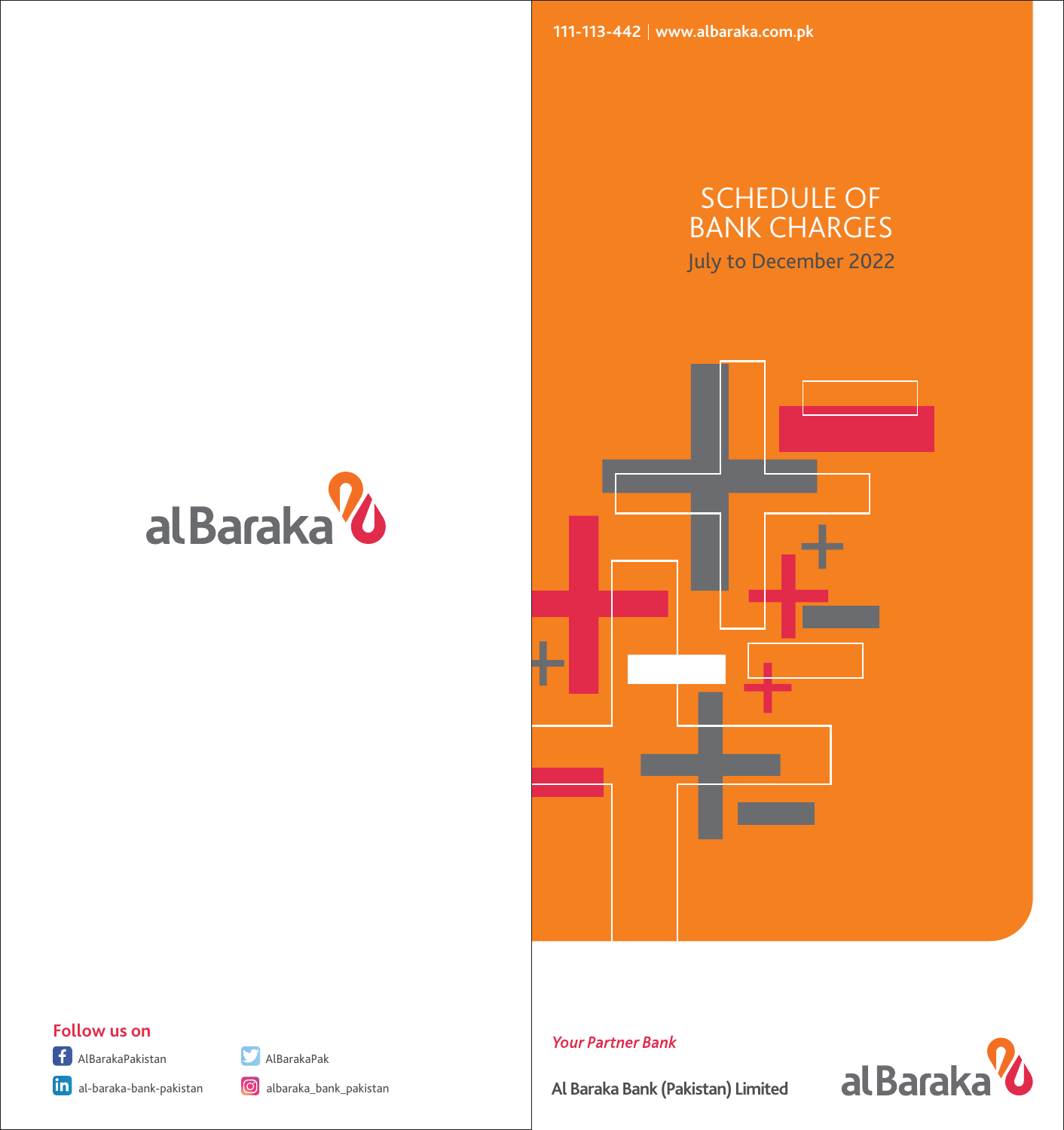al Baraka<sup>V</sup>

#### **Note:**

The service charges mentioned in this schedule are various types of valid/compensatory services rendered by the bank on different transactions.

As per our Shariah board, it is not allowed to charge a fee/commission mainly against issuance of any financial commitments or guarantee, as these commitments are Uqood-e-Ghair Muawada or non-compensatory in nature. However, it is allowed to charge a fee if additional related services are also rendered/performed by the bank.



|          | Particulars                                                                                                                                                                               | Page No.                                           |
|----------|-------------------------------------------------------------------------------------------------------------------------------------------------------------------------------------------|----------------------------------------------------|
| A        | <b>INTERNATIONAL BANKING</b>                                                                                                                                                              | 01                                                 |
| 01<br>02 | <b>Trade Finance</b><br>i.<br>Import<br>ii.<br>Export<br><b>Remittances FCY</b><br>Outward<br>i.<br>ii.<br>Inward<br>iii Collections/Clearing<br>Foreign Bills<br>iv<br><b>SWIFT</b><br>V | 01<br>01<br>02<br>02<br>02<br>03<br>03<br>03<br>03 |
| В        | <b>DOMESTIC BANKING</b>                                                                                                                                                                   | 04                                                 |
| 01       | <b>Remittances LCY</b><br>i.<br><b>Demand Draft</b><br>ii.<br>Pay Order<br>iii Call Deposit                                                                                               | 04<br>04<br>04<br>04                               |
| 02<br>03 | <b>Collection &amp; Clearing</b><br><b>Bills</b>                                                                                                                                          | 05<br>05                                           |
| 04       | Safe Deposit Locker                                                                                                                                                                       | 05                                                 |
| 05<br>06 | <b>Cheque Book</b><br><b>Alternate Delivery Channel</b>                                                                                                                                   | 06<br>06                                           |
|          | Debit Card Isuance, Replacement & Renewal<br>i.                                                                                                                                           | 06                                                 |
|          | <b>ADC Transaciton Charges</b><br>ii.<br><b>SMS Alerts</b><br>iii                                                                                                                         | 06<br>06                                           |
| 07       | Debit Card Usage outside Pakistan                                                                                                                                                         | 07                                                 |
| 08       | <b>Communication Tariff</b>                                                                                                                                                               | 07                                                 |
|          | Courier<br>i.<br><b>Registered Post</b><br>ii.                                                                                                                                            | 07<br>07                                           |
| 09       | <b>Reports &amp; Certificates</b>                                                                                                                                                         | 07                                                 |
| 10<br>11 | Telephone & Fax<br>Miscellaneous                                                                                                                                                          | 07<br>07                                           |
| 12       | Over the counter charges (OTC Portal)                                                                                                                                                     | 08                                                 |
| C        | <b>FREE SERVICES</b>                                                                                                                                                                      | 08                                                 |
| 01<br>02 | Free Services for Maintaining Minimum MAB of Rs. 1M                                                                                                                                       | 08<br>09                                           |
| 03       | Free Services for Maintaining Rs. 10,000/month<br><b>Shafqaat Account</b>                                                                                                                 | 09                                                 |
| 04       | Al Baraka Business Plus                                                                                                                                                                   | 09                                                 |
| 05<br>06 | Al Baraka Banaat Account<br>Tabeer Saving Plan/Hajj Al Baraka Plan                                                                                                                        | 10<br>10                                           |
| 07       | <b>Phone Banking</b>                                                                                                                                                                      | 10                                                 |
| D        | <b>FINANCING SERVICES</b>                                                                                                                                                                 | 11                                                 |
|          | 1<br>Financing<br>2<br>Corporate + Investment Banking                                                                                                                                     | 11<br>11                                           |
|          | 3<br>SME/Commercial & Corporate                                                                                                                                                           | 12                                                 |
|          | Consumer Auto Finance<br>4<br>5<br><b>Consumer Housing Finance</b>                                                                                                                        | 12<br>13                                           |
|          | Purpose/Personal Finance<br>6                                                                                                                                                             | 13                                                 |
|          | 7<br>Takaful                                                                                                                                                                              | 15                                                 |
|          | 8<br>Rahnuma Travel Services<br>9<br>Guarantees                                                                                                                                           | 15<br>15                                           |
| E        | Annexures                                                                                                                                                                                 | 16                                                 |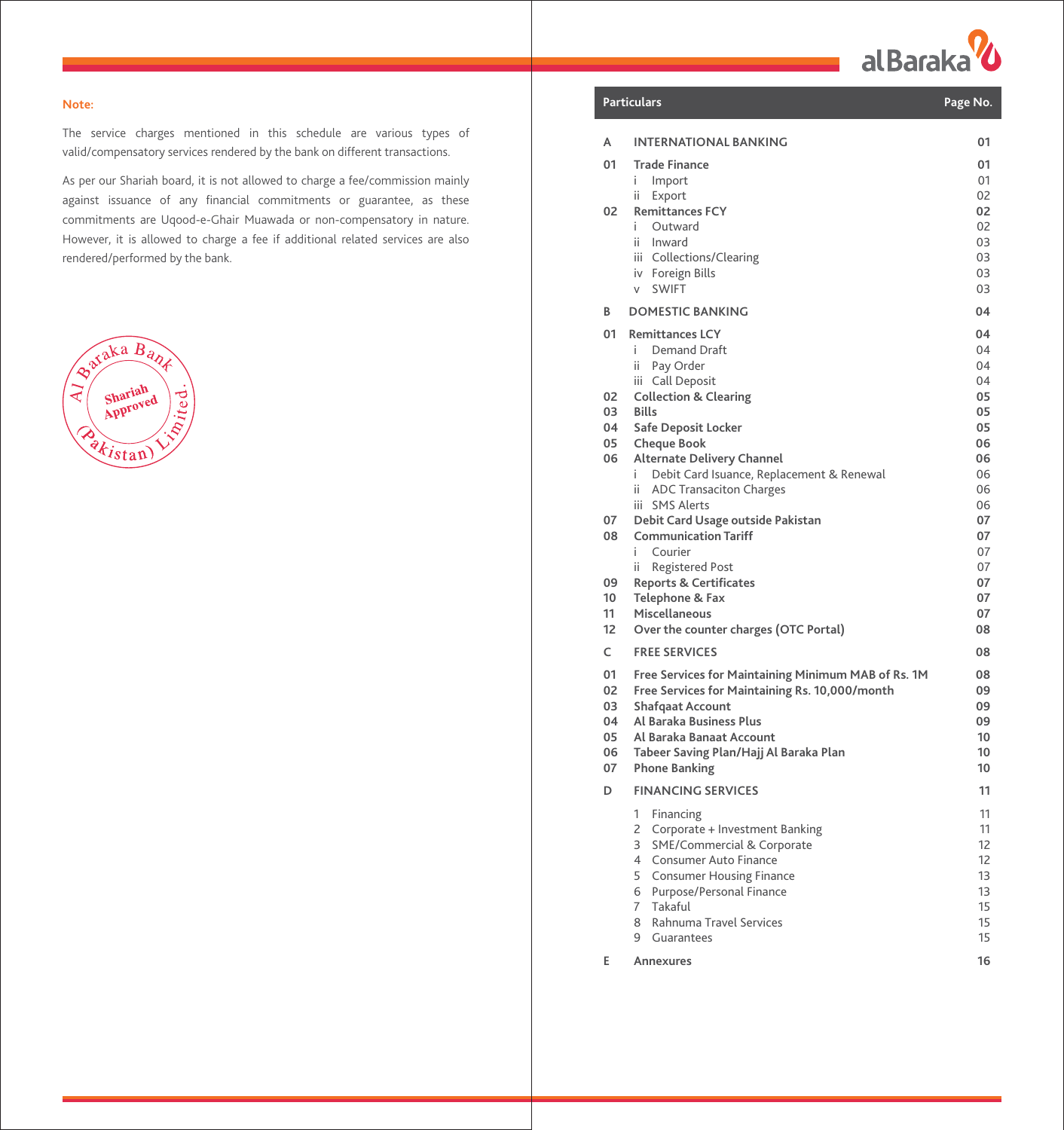

# A. INTERNATIONAL BANKING

# 1. TRADE FINANCE

## i. IMPORT

| a | L/C Opening                                                                                                                                       | As per Annexure I                                                                                                                                                                    |
|---|---------------------------------------------------------------------------------------------------------------------------------------------------|--------------------------------------------------------------------------------------------------------------------------------------------------------------------------------------|
| ь | L/C & contract amendment                                                                                                                          | Rs. 1,000/- (flat)                                                                                                                                                                   |
| c | If amendment involving increase in<br>amount and/or validity of L/C                                                                               | Rs. 1,000/- per amendment (flat)<br>or Services Charges at rates under<br>item Annx.I & Annx.II if there is<br>increase in amount or extension.<br>in period of shipment or validity |
| d | Service Charges on all foreign<br>exchange transactions                                                                                           | 0.15%; (min. Rs. 1,500/-)                                                                                                                                                            |
| e | Documentary collection                                                                                                                            | Rs. 1,000 (flat)                                                                                                                                                                     |
| f | Items returned unpaid under L/C                                                                                                                   | Rs. 5,000/- (flat) correspondent bank<br>charges to be obtained at actual                                                                                                            |
| g | <b>Registration of Contract</b>                                                                                                                   | As per Annexure II                                                                                                                                                                   |
| h | L/C Reimbursement                                                                                                                                 | Actual                                                                                                                                                                               |
| Ť | Postage on Import L/C                                                                                                                             | Actual                                                                                                                                                                               |
|   | L/C Correspondence Charges                                                                                                                        | Actual                                                                                                                                                                               |
| k | Credit Information Report                                                                                                                         | Actual                                                                                                                                                                               |
|   | Acceptance under usance L/C                                                                                                                       | 0.15% per month or part thereof for<br>any period minimum Rs. 1000/-                                                                                                                 |
| m | Acceptance for import on<br>consignment basis                                                                                                     | 0.15%; (min .Rs. 500/-)                                                                                                                                                              |
| n | Clearing of goods without any prior<br>arrangement under import L/C                                                                               | 0.25% of the C&F value of imported<br>goods; (min. Rs. 1,000/-)                                                                                                                      |
| o | Import bills returned unpaid under<br>collection/contract                                                                                         | Rs. 500/- (flat) plus actual cost of<br>courier and correspondent bank charges                                                                                                       |
| p | Remittance against import without<br>opening of L/C Registration of<br>contract advance Payment                                                   | 0.10%, min Rs. 1,500/- plus<br>Swift/FDD charges                                                                                                                                     |
| q | L/C cancellation charges                                                                                                                          | Rs. 1,000/- (flat) plus actual cost of<br><b>SWIFT charges</b>                                                                                                                       |
| r | Discrepancy Fee<br>Plus USD 35/- SWIFT charges                                                                                                    | USD 70 or equivalent<br>Rs. 2,000/- in case of inland L/C                                                                                                                            |
| s | Issuance of certificate for opening<br>of L/C Registration of contract to<br>another bank for booking of foreign<br>exchange at importers request | (a) Up to L/C amount of Rs. 1 million<br>Rs. 800/- (flat) per application<br>(b) Over L/C amount of Rs. 1 million<br>Rs. 1,000/- (flat) per application                              |
| t | <b>Courier Charges</b>                                                                                                                            | Rs. 3,500/- per 500 gram. Additional<br>Rs. 1,200/- exceeding 500 gram<br>consignment                                                                                                |

#### Note:

- In case the L/C liability increases by virtue of exchange rate fluctuations and/or due to utilization of 'forward cover' facility (by the customer), the bank reserves the right to recover L/C service charges as mentioned above on increased liability for unexpired L/C period.
- L/C service charges in case of import Murabaha will be recovered as part of the Murabaha financing.
- The competent/approving authority at its discretion may offer reduced rates for the customer.
- If the maturity of the bills falls within the L/C validity, no accceptance charges will be recovered. If the bill falls due for payment beyond the validity of the L/C, then the above service charges will be charged per month from the L/C expiry date till the date of actual bill retirement.

## ii. EXPORT

| a       | L/C advising charges                                                            | Rs. 1,500/- (flat)                                                                   |
|---------|---------------------------------------------------------------------------------|--------------------------------------------------------------------------------------|
| ь       | L/C amendment charges                                                           | Rs. 1,200/- (flat)                                                                   |
| Ċ       | Confirmation, advising &<br>miscellaneous charges                               | As per slab (Annexure I)                                                             |
| d       | Transfer of export L/C                                                          | Rs. 1,500/- (flat)                                                                   |
| e       | Export bills/inland bills                                                       |                                                                                      |
|         | Documentary bills on which<br>bank does not earn any<br>exchange income         | Correspondent bank charges at actual                                                 |
| f       | Handling of freight subsidy cases                                               | 0.25% Min. Rs. 1,000/-                                                               |
| g       | Handling of Export Development<br>Surcharge (EDS) cases                         | Rs. 80/- per case subject to revisions<br>made by EPB from time to time              |
| h       | Service charges for issuance of<br>EPRC against advance payment                 | Rs. 500/- (flat)                                                                     |
| î.      | Export L/C pre-advice<br>(including L/C amendments)                             | Rs. 250/- (flat)<br>plus courier charges, if any                                     |
| Ť       | Transfer of export bills lodged<br>under collection to other banks              | Rs. 1,000/- (flat)<br>plus communication charges                                     |
| k       | Handling of export documents<br>against which advance payment is<br>received    | Rs. 300/- (flat) per case<br>plus any postal charges for<br>submission to SBP        |
| L       | Documents returned unpaid                                                       | Rs. 500/- (flat) per document                                                        |
| m       | Documents sent to other banks for<br>negotiation under restricted L/C           | 0.30% min. Rs. 500/-                                                                 |
| n       | Handling of research &<br>development cases duty drawbacks                      | 0.25% minimum Rs. 1,000/-                                                            |
| $\circ$ | Assignment of proceeds under<br>in L/C                                          | Rs. 500/- (flat) for single assignment                                               |
| p       | Service charges against<br>advance payment/documents<br>set on collection basis | 15 paisas per Rs. 100/-;<br>(min. Rs. 1,500/-)                                       |
| q       | Courier Charges                                                                 | Rs. 3,500/- per 500 gram. Addtional<br>Rs. 1,200/- exceeding 500 gram<br>consignment |
| r       | <b>ERF NOC for Entitlement</b>                                                  | Rs. 500/- flat                                                                       |
| s       | <b>Export Advance Payments</b>                                                  | Correspondent bank charges at actual                                                 |
| t       | Issuance of EE notice to other banks                                            | Rs. 1,000/- per case                                                                 |
| u       | E-Form transferring to other banks                                              | Rs. 500/- per case                                                                   |
| v       | <b>Credit Report Changes</b>                                                    | Actual cost plus Rs. 500/-                                                           |
| W       | <b>Export Performance Verification</b>                                          | Rs. 500/- per item                                                                   |
| ×       | Handling of Substitution Cases<br>under IERS Part 1                             | Rs. 500/- per case                                                                   |
| у       | Handling of IERF Application                                                    | For IERF Application - Rs. 500/-                                                     |

#### Note:

Charges relating to customer may differ as per the arrangement between the customer and the bank.

#### 2. REMITTANCES FCY

| Demand draft issuance           | \$15                                                                                                                                                                                              |
|---------------------------------|---------------------------------------------------------------------------------------------------------------------------------------------------------------------------------------------------|
| Demand draft cancellation       | \$10                                                                                                                                                                                              |
| Demand draft duplicate issuance | \$15                                                                                                                                                                                              |
| Stop payment of demand draft    | \$15 plus SWIFT charges                                                                                                                                                                           |
| Telegraphic transfer            | US\$ 15 (eqv. in other currencies) +<br>SWIFT + (cash handling charges as<br>mentioned in Domestic Banking -<br>Miscellaneous Section Serial L) +<br>correspondent Bank charges at actual, if any |
|                                 |                                                                                                                                                                                                   |

Note: All charges are inclusive of SWIFT charges. f Amendments in SWIFT message Rs. 600/-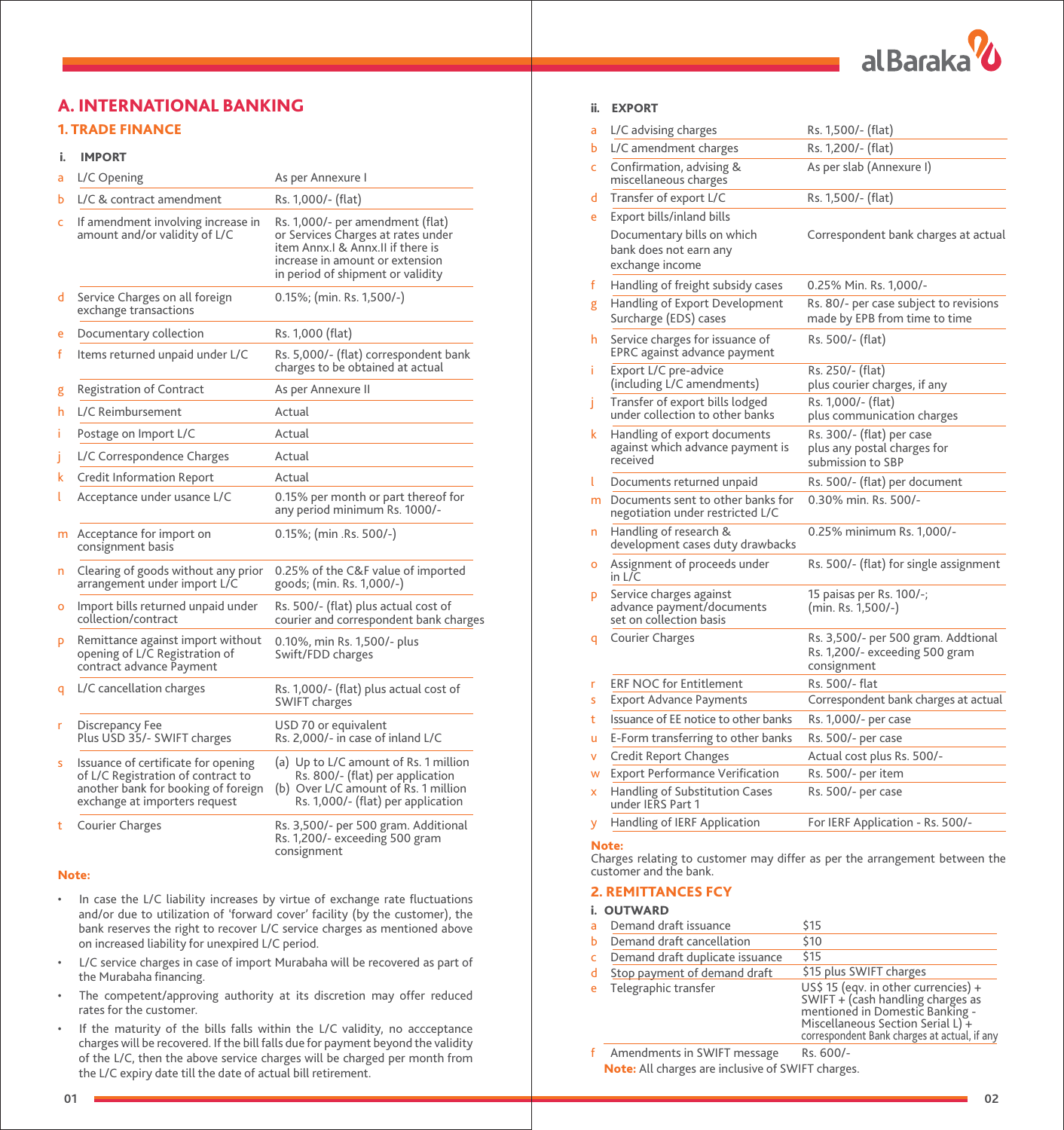

| a  | If the proceeds are credited<br>to an account with us                           | <b>NIL</b>                                                                                                    |
|----|---------------------------------------------------------------------------------|---------------------------------------------------------------------------------------------------------------|
| ь  | If the proceeds are credited<br>with another bank                               | Rs. 500/- plus actual charges<br>recoverable from collecting<br>bank to be deducted in<br>applicable currency |
| c  | Reimbursement payment to<br>other local bank from<br>non-resident Rupee account | Rs. 500/- (flat)                                                                                              |
| d  | Clean bill                                                                      | Rs. 150/- per item                                                                                            |
| e  | Inquiry/Correspondence regarding<br>FOBC sent for collection                    | Actual as SWIFT charges                                                                                       |
|    | <b>iii. COLLECTIONS/CLEARING</b>                                                |                                                                                                               |
| a  | Foreign bills/cheques for clearing<br>and collection                            | 0.50%; (min. Rs. 100/-; max<br>Rs. 1,500/- + courier and other<br>correspondent charges at actual)            |
| ь  | FCY cheques/draft sent for local<br>collection                                  | Rs. 1,000/-<br>(including courier charges)<br>(to be deducted in applicable<br>currency)                      |
| c  | Correspondent bank charges if any                                               | At actual                                                                                                     |
| d  | Inquiry/correspondence regarding<br>FOBC sent for collection                    | Actual as SWIFTcharges                                                                                        |
|    | iv. FOREIGN BILLS                                                               |                                                                                                               |
| a  | Correspondent bank charges if any                                               | At actual                                                                                                     |
| ь  | <b>FOBC Returns</b>                                                             | a) USD 5 per item (value below USD<br>10,000<br>b) USD 10 per item (value USD<br>10,000 & above)              |
| v. | <b>SWIFT</b>                                                                    |                                                                                                               |
| a  | L/C by Full SWIFT                                                               | Rs. 1,800/-                                                                                                   |
| ь  | L/C by Short SWIFT                                                              | Rs. 600/-                                                                                                     |
| c  | L/C Amendment by SWIFT                                                          | Rs. 600/-                                                                                                     |
| d  | SWIFT - Foreign                                                                 | Rs. 600/-                                                                                                     |
|    |                                                                                 |                                                                                                               |

## SETTLEMENT OF 3RD PARTY TRANSFERS THROUGH PRISM SYSTEM

| RTGS Charges for MT-102 |  |
|-------------------------|--|
| and MT-103              |  |

**Note:** These charges are subject to SBP's instructions as provided from time to time.

# **B. DOMESTIC BANKING**

# 1. REMITTANCES LCY

# i. DEMAND DRAFT

| a   | Drawn on correspondent                                            |                                                                             |
|-----|-------------------------------------------------------------------|-----------------------------------------------------------------------------|
|     | (i) For account holder                                            |                                                                             |
|     | Up to Rs. 100,000/-                                               | Rs. 250/- (flat)                                                            |
|     | Over Rs. 100,000/-                                                | 0.1% (min. Rs. 500/-<br>max. Rs. 5,000/-) plus courier                      |
|     | (ii) For non-account holder                                       |                                                                             |
|     | Up to Rs. 100,000/-                                               | Rs. 1,000/- (flat)                                                          |
|     | Over Rs. 100,000/-                                                | 0.1% (min. Rs. 1,000/- max. Rs. 10,000/-)<br>plus courier charges at actual |
| Ь   | Cancellation                                                      |                                                                             |
|     | (i) For account holder                                            | Rs. 200/- (flat)                                                            |
|     | (ii) For non-account holder                                       | Rs. 500/- (flat)                                                            |
| Ċ   | Duplicate Issuance (For account<br>holder and Non-account holder) | Rs. 500/- (flat)                                                            |
| d   | Revalidation (For Non-account holder)                             | Rs. 500/- (flat)                                                            |
| e   | Stop payment (For account holder<br>and Non-account holder)       | Rs. 500/- plus correspondence bank<br>charges                               |
| ii. | <b>PAY ORDER</b>                                                  |                                                                             |
| a   | Issuance                                                          |                                                                             |
|     | (i) For account holder                                            | Rs. 125/- (flat)                                                            |
|     | (ii) For non-account holder                                       | Rs. 600/- (flat)                                                            |
| Ь   | Cancellation                                                      |                                                                             |
|     | (i) For account holder                                            | Rs. 300/- (flat)                                                            |
|     | (ii) For non-account holder                                       | Rs. 600/- (flat)                                                            |
| c   | Duplicate Issuance                                                |                                                                             |
|     | (i) For account holder                                            | Rs. 250/- (flat)                                                            |
|     | (ii) For non-account holder                                       | Rs. 600/- (flat)                                                            |
| d.  | Revalidation                                                      |                                                                             |
|     | (i) For account holder                                            | Rs. 100/- (flat)                                                            |
|     | (ii) For non-account holder                                       | Rs. 500/- (flat)                                                            |
| e   | <b>Stop Payment</b>                                               |                                                                             |
|     | (i) For account holder                                            | Rs. 300/- (flat)                                                            |
|     | (ii) For non-account holder                                       | Rs. 500/- (flat)                                                            |

## Note:

The charges for making pay order/DD/any other related instrument for payment of fee/dues in favor of educational institutions, HEC/Board, etc. may not exceed 0.5% of the fee/dues or Rs. 25 per instrument whichever is less.

## iii. CALL DEPOSIT

| a. | Issuance (For account holder) | Free                     |
|----|-------------------------------|--------------------------|
| b. | Cancellation charges          | $\overline{\phantom{a}}$ |
|    | c Duplicate issuance          | Rs. 200/- (flat)         |
|    | d Stop payment                | Rs. 200/- (flat)         |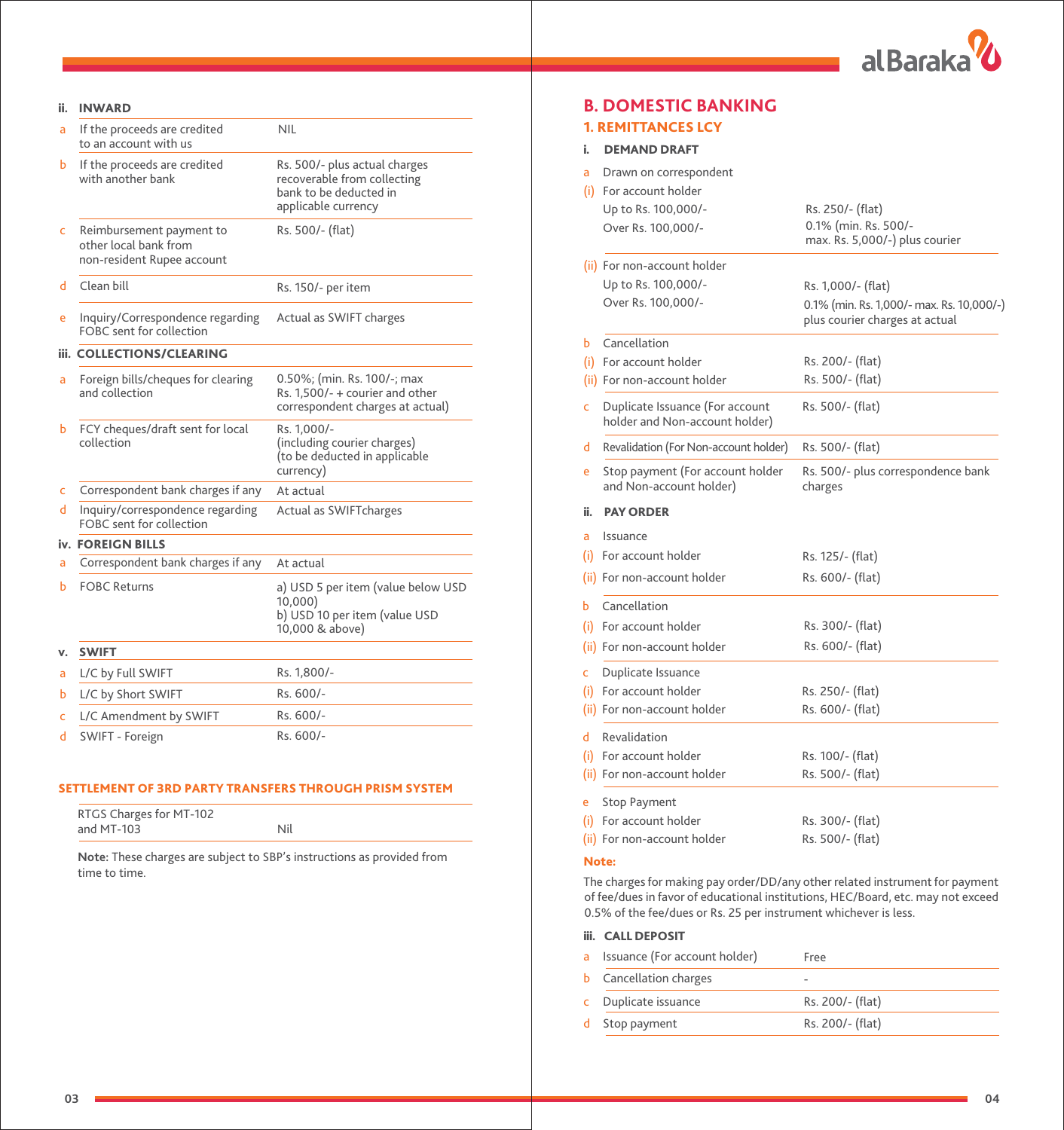

|      | <b>2. COLLECTIONS &amp; CLEARING</b>                                                                                    |                                                                                                                                                                          |
|------|-------------------------------------------------------------------------------------------------------------------------|--------------------------------------------------------------------------------------------------------------------------------------------------------------------------|
| î.   | Local bills for collection                                                                                              | Rs. 200/- (flat) courier charges inclusive                                                                                                                               |
| ii.  | Special clearing charges through<br>NIFT (inclusive of cheque return<br>charges, if any)                                | Rs. 400/- (flat)                                                                                                                                                         |
| ш    | <b>Intercity Outward Clearing</b><br>Lodgment Charges                                                                   | Rs. 200/- per instrument                                                                                                                                                 |
| iv   | Cheque return charges<br>(intercity inward clearing)                                                                    | Rs. 600/- per instrument                                                                                                                                                 |
| v    | Local USD clearing Cheque                                                                                               | Rs. 600/- per instrument                                                                                                                                                 |
| vi - | Cheque return charges<br>(inward clearing)                                                                              | Rs. 600/- per instrument*                                                                                                                                                |
|      | vii Local USD cheque return charges                                                                                     | Rs. 600/- per instrument                                                                                                                                                 |
|      | tion, words & figure differs                                                                                            | *In case of insufficient funds, signature differ, alteration without authentica-                                                                                         |
|      | 3. BILLS                                                                                                                |                                                                                                                                                                          |
| ĩ    | Inland Letter of Credit                                                                                                 | As per Annexure-I, giving various<br>slabs for charges                                                                                                                   |
| ïi   | Amendments                                                                                                              | Rs. 1,500/- per amendment (flat) plus<br>commission at the rate specified<br>under item (a) above, if amendment<br>involves increase in amount or<br>extension in period |
| iii. | <b>Confirmation Commission</b>                                                                                          | 0.125% flat, Minimum Rs. 1,000/- for<br>each bill.                                                                                                                       |
| iv   | Usance Bills (For any period<br>beyond the LC validity)                                                                 | 0.25% per month or part thereof.<br>Minimum Rs. 1,500/-<br>At actual; min. Rs. 5,000/-                                                                                   |
|      | Note: All exceptions applied in<br>this case of Import L/C will be<br>applicable on Inland letter of<br>Credit          |                                                                                                                                                                          |
|      | Collections (Documentary)                                                                                               | 0.10% service charges.<br>Minimum Rs. 2,000/-                                                                                                                            |
|      | vi Discrepancy fee and SWIFT/Courier<br>charges for presentation of<br>discrepant documents.                            | Discrepancy fee Rs. 2,000/- plus<br>Rs. 350/- SWIFT/courier charges for<br>each set of documents.                                                                        |
|      | <b>4. SAFE DEPOSIT LOCKER</b>                                                                                           |                                                                                                                                                                          |
| i.   | Key Deposit                                                                                                             | Rs. 2,000/- (refundable)                                                                                                                                                 |
| ii.  | <b>Breaking charges</b>                                                                                                 | At actual; min. Rs. 5,000/-                                                                                                                                              |
|      | iii Option 1<br>Annual Rental (payable in advance)<br>a) Small<br>b) Medium<br>c) Large                                 | Rs. 3,500/- per annum<br>Rs. 5,500/- per annum<br>Rs. 7,500/- per annum                                                                                                  |
|      | iv Option 2                                                                                                             |                                                                                                                                                                          |
|      | Free of cost lockers available for saving/current account only on<br>maintaining the following monthly average balance: |                                                                                                                                                                          |
|      | a) Small<br>b) Medium                                                                                                   | Rs. 750,000/-<br>Rs. 1,000,000/-                                                                                                                                         |

Note: All free services are offered by the bank at its sole discretion. Terms & conditions apply.

Rs. 1,500,000/-

# 5.CHEQUE BOOK

|      | Issuance of Cheque book<br><b>Current Account</b><br>a<br>b<br>Savings Account<br>c Foreign Currency Account | Rs. 10/- per leaf<br>Rs. 10/- per leaf<br>Equivalent to Rs. 10/- per leaf                                                                                      |
|------|--------------------------------------------------------------------------------------------------------------|----------------------------------------------------------------------------------------------------------------------------------------------------------------|
| ïi   | Stop payment of cheques                                                                                      | Rs. 350/- per cheque<br>Rs. 1,000/- per request (if all cheques<br>pertain to same cheque book)                                                                |
| Ш    | Cheque book safekeeping &<br>destruction charges                                                             | Rs. 300/-                                                                                                                                                      |
|      | <b>6. ALTERNATE DELIVERY CHANNEL</b>                                                                         |                                                                                                                                                                |
|      | DEBIT CARD ISSUANCE, REPLACEMENT AND RENEWAL:                                                                |                                                                                                                                                                |
| ă    | <b>Issuance of Debit Card</b>                                                                                | Free                                                                                                                                                           |
|      | Replacement/Duplicate card (In case of loss/damage)                                                          |                                                                                                                                                                |
| (i)  | UnionPay International                                                                                       | Classic: Rs.650/-<br>Gold: Rs.650/-                                                                                                                            |
|      | (ii) Mastercard                                                                                              | Silver: Rs. 700/-<br>Gold: Rs. 700/-<br>Titanium: Rs.1,350/-<br>Platinum: Rs. 1,800/-                                                                          |
|      | (iii) PayPak                                                                                                 | Rs. 600/-                                                                                                                                                      |
|      |                                                                                                              |                                                                                                                                                                |
|      | Debit Card Annual Fee for EMV/Chip Debit Card (payable in advance)                                           |                                                                                                                                                                |
| (i)  | UnionPay International                                                                                       | Classic: Rs. 1,200/-<br>Gold: Rs. 1,400/-                                                                                                                      |
|      | (ii) Mastercard                                                                                              | Silver: Rs. 1,350/-<br>Gold: Rs. 1,700/-<br>Titanium: Rs. 2,600/-<br>Platinum: Rs. 4,000/-                                                                     |
|      | (iii) PayPak                                                                                                 | Rs. 1,200/-                                                                                                                                                    |
|      | <b>ADC TRANSACTION CHARGES</b>                                                                               |                                                                                                                                                                |
|      | ATM transaction charges<br>(on ATMs other than ABPL ATMs)                                                    | Rs. 18.75/- per transaction<br>(only on financial transactions)                                                                                                |
|      | Balance inquiry on ATM (shared)                                                                              | Rs. 5/- for 1Link and MNet                                                                                                                                     |
|      | <b>ATM Transaction Receipt Charges</b><br>Off-Us (Switch) Customers<br>using Al Baraka ATMs                  | Rs. 2.5/- per receipt                                                                                                                                          |
|      | Utility Bill Payments<br>through ATM/Internet Banking                                                        | Free                                                                                                                                                           |
|      | Funds Transfer (within bank)                                                                                 | Free                                                                                                                                                           |
|      | <b>Funds Transfer through RAAST</b>                                                                          | Free                                                                                                                                                           |
|      | InterBank Funds Transfer<br>through ATMs/Digital Banking                                                     | Up to Rs. 25,000/- per month: NIL<br>For additional amount<br>above Rs. 25,000 per month:<br>0.1% of the transaction amount<br>or Rs. 200, whichever is lower. |
|      | Debit Card Arbitration Charges/<br>False Charge back<br>(Local & International)                              | USD 500 or PKR equivalent per case                                                                                                                             |
|      | Debit Card Document Retrieval<br>Charges (for Local Transaction)                                             | PKR 250/- per document<br>(per transaction)                                                                                                                    |
|      | Enhanced Limit Management<br>for Internet/Mobile Banking                                                     | PKR 1,000/- per request (one time)<br>PKR 100/- (per month)                                                                                                    |
| iii. | <b>SMS ALERTS</b>                                                                                            |                                                                                                                                                                |
|      | Digital Banking Alerts                                                                                       | Free                                                                                                                                                           |
|      | SMS Alerts - LCY accounts<br>(per month in advance)                                                          | Rs. 90/-                                                                                                                                                       |
|      | <b>SMS Alerts - FCY accounts</b><br>(annually in advance)                                                    | USD 8 or equivalent                                                                                                                                            |

c) Large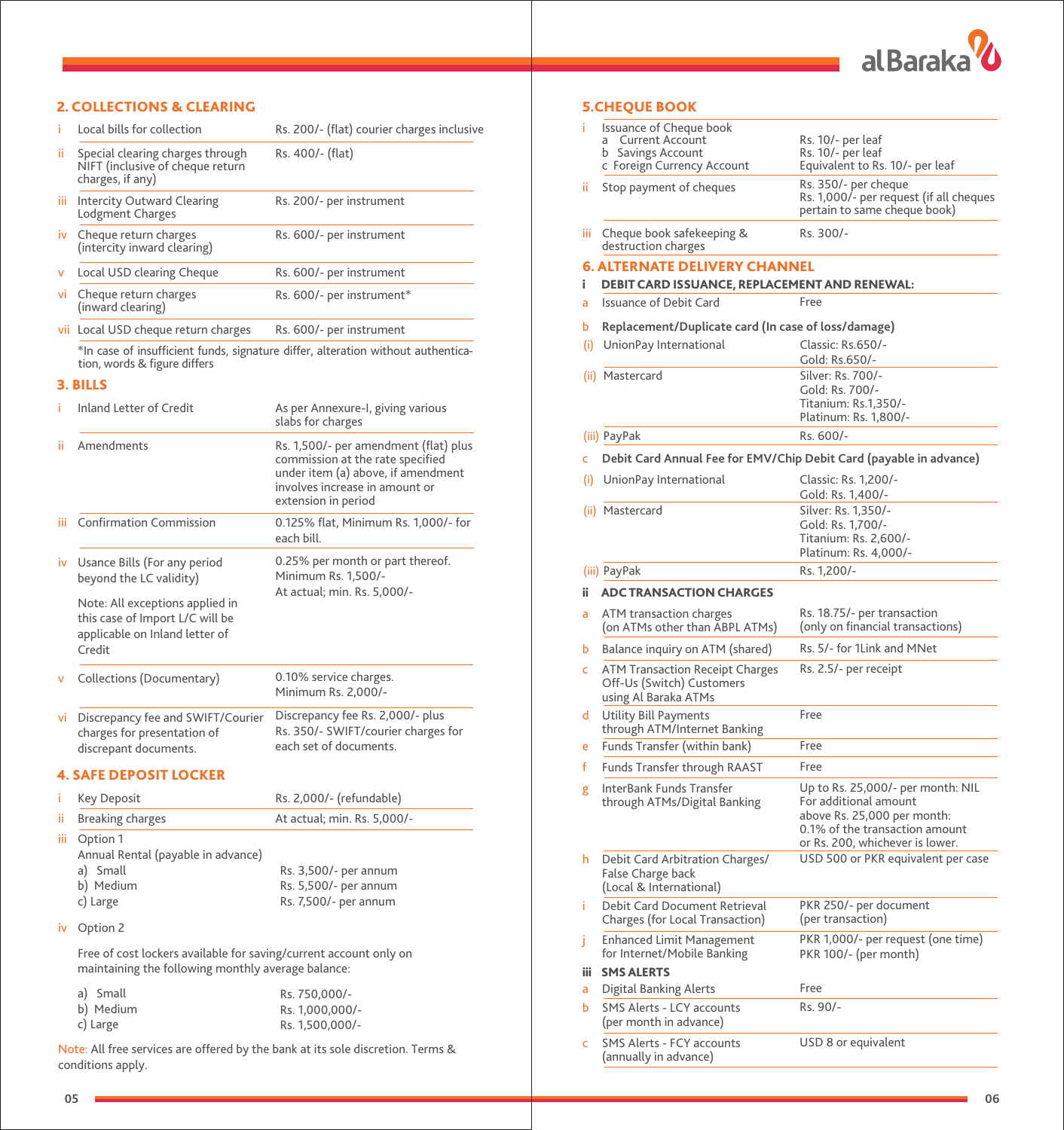

# 7. DEBIT CARD USAGE OUTSIDE PAKISTAN

| a        | PoS Transaction Fee (International)<br>Union Pay International                                                                                                                                                 | 3.5% or Rs. 300 whichever is higher.                                                                                      |
|----------|----------------------------------------------------------------------------------------------------------------------------------------------------------------------------------------------------------------|---------------------------------------------------------------------------------------------------------------------------|
| ь        | Mastercard                                                                                                                                                                                                     | 3.5% or Rs. 300 whichever is higher.                                                                                      |
| ii       |                                                                                                                                                                                                                | ATM Transaction Fee including balance inquiry & International Transaction                                                 |
| a        | Union Pay International                                                                                                                                                                                        | 3.5% of txn amount or<br>Rs.600/- (whichever is higher)                                                                   |
| ь        | Mastercard                                                                                                                                                                                                     | RS.250/- Per Balance Inquiry.<br>3.5% of txn amount or<br>Rs.600/- (whichever is higher)<br>RS.250/- Per Balance Inquiry. |
| Ш        | Document Retrieval Charges<br>(for International Transactions)                                                                                                                                                 | Up to Rs. 1,000/- per document                                                                                            |
| i.       | <b>8. COMMUNICATION TARIFF</b><br><b>COURIER</b>                                                                                                                                                               |                                                                                                                           |
| ă        | For all overseas destinations                                                                                                                                                                                  | At actual                                                                                                                 |
| ь        | Charges within the country                                                                                                                                                                                     | Rs. 100/- per item                                                                                                        |
| Ċ        | Charges within the city                                                                                                                                                                                        | Rs. 50/- per item                                                                                                         |
| d        | Ordinary Mails (overseas)                                                                                                                                                                                      | Rs. 100/- per 50 gm                                                                                                       |
|          |                                                                                                                                                                                                                | Rs. 600/-                                                                                                                 |
| e<br>ii. | Cable/Telex/Swift charges<br><b>REGISTERED POST</b>                                                                                                                                                            |                                                                                                                           |
| a        | Outside Pakistan                                                                                                                                                                                               | Rs. 150/- per 50 gm<br>Additional Rs. 50/- for each subsequent<br>50 gms or part thereof                                  |
| ь        | Within Pakistan                                                                                                                                                                                                | Rs. 35/- per 50 gm<br>Additional Rs. 25/- for each subsequent<br>50 gm or part thereof                                    |
|          | <b>9. REPORTS &amp; CERTIFICATES</b>                                                                                                                                                                           |                                                                                                                           |
| a        | Confirmation of balance to auditors                                                                                                                                                                            | Rs. 250/- per certificate                                                                                                 |
| b        | Obtaining credit report on behalf<br>of customers                                                                                                                                                              | Actual + Rs. 250/- per local SWIFT;<br>Rs. 500/- per foreign SWIFT                                                        |
| c        | Certificate of profit paid and<br>Zakat deducted during the year                                                                                                                                               | Rs. 200/- for individiual/corporate<br>both customers                                                                     |
| d        | Financial/credit worthiness<br>certificate                                                                                                                                                                     | Rs. 250/- per certificate                                                                                                 |
| è        | Proceeds realization certificate &<br>encashment certificates                                                                                                                                                  | Rs. 200/- per certificate                                                                                                 |
| f        | Balance confirmation certificate                                                                                                                                                                               | Rs. 200/- per certificate                                                                                                 |
| g        | Account maintenance certificate<br><b>10. TELEPHONE &amp; FAX</b>                                                                                                                                              | Rs. 200/- per certificate                                                                                                 |
| ă        | Telephone charges                                                                                                                                                                                              | At actual                                                                                                                 |
| Ь        | Fax<br>1 Within city<br>2 Within country<br>3 Outside country                                                                                                                                                  | Rs. 100/- (per page)<br>Rs. 200/- (per page)<br>Rs. 200/- (per page)                                                      |
|          | <b>11. MISCELLANEOUS</b>                                                                                                                                                                                       |                                                                                                                           |
| a        | Duplicate statement                                                                                                                                                                                            | Rs. 35/- (per request/per item)                                                                                           |
| ь        | Dormant account reactivation                                                                                                                                                                                   | Free                                                                                                                      |
| c        | <b>Account Closure Charges</b><br>(Al Baraka Savings Account,<br>Students, Staff, Mustahiqeen of Zakat,<br>Employees of Government/Semi<br>Government institutions for Salary or<br>Pension and Asaan Account) | <b>NIL</b>                                                                                                                |
| d        | Account Closure Charges PKR Account PKR 200/-                                                                                                                                                                  |                                                                                                                           |

| Account Closure Charges FCY Account USD 2/- or equivalent for<br>e |                                                                                                      | <b>FCY Accounts</b>                                                                                                                                                                                |  |  |
|--------------------------------------------------------------------|------------------------------------------------------------------------------------------------------|----------------------------------------------------------------------------------------------------------------------------------------------------------------------------------------------------|--|--|
| f                                                                  | Hold mail charges (in advance)                                                                       | Rs. 1,000/- per annum                                                                                                                                                                              |  |  |
| g                                                                  | Cash management charges                                                                              | As per agreement with customer                                                                                                                                                                     |  |  |
| h                                                                  | Credit information report on<br>foreign suppliers/buyers                                             | Rs. 300/- (flat) plus foreign bank<br>agents charges at actual                                                                                                                                     |  |  |
| Ĩ.                                                                 | CIB report                                                                                           | At actual                                                                                                                                                                                          |  |  |
| T                                                                  | Registration of charge with<br>registrar of Securities and<br><b>Exchange Commission of Pakistan</b> | At actual                                                                                                                                                                                          |  |  |
| k                                                                  | Correspondent charges                                                                                | At actual                                                                                                                                                                                          |  |  |
| t                                                                  | <b>Standing instructions</b>                                                                         | Rs. 100/- per transaction (plus<br>applicable charges of the transaction)                                                                                                                          |  |  |
| m                                                                  | Fax indemnity                                                                                        | Rs. 1,000/-(flat)                                                                                                                                                                                  |  |  |
| n                                                                  | Cash handling charges on foreign<br>currencies                                                       | 0.5% if remittance is made against<br>cash deposit within 15 days                                                                                                                                  |  |  |
| o                                                                  | Document retrieval fee                                                                               | Rs. 300/- per document (within 1 year)<br>& Rs. 500/- (after 1 year)                                                                                                                               |  |  |
| p                                                                  | Issuance of SBP/NBP cheque                                                                           | Rs. 300/- (flat)                                                                                                                                                                                   |  |  |
| q                                                                  | Request for transaction<br>advices over 3 months old                                                 | a) Up to 1 year old - Rs. 200/-<br>per cheque or voucher<br>b) Over 1 year and below 3 years -<br>Rs. 300/- per cheque or voucher<br>c) 3 years old and above - Rs. 500/- per<br>cheque or voucher |  |  |
| r                                                                  | <b>Investor Portfolio Security</b>                                                                   |                                                                                                                                                                                                    |  |  |
|                                                                    | 1.<br>Transaction charges<br>$\sim$ $\sim$                                                           | $D - FQQL - F_{1} + F_{2} + F_{3} + F_{4} + F_{5} + F_{6} + F_{7} + F_{8}$                                                                                                                         |  |  |

| 1. | <b>Transaction charges</b><br>(purchase/sale/transfer) | Rs. 500/- flat per transaction. |                                            |       |
|----|--------------------------------------------------------|---------------------------------|--------------------------------------------|-------|
| 2. | Holding charges per annum                              | Amount from                     | Amount to                                  |       |
|    |                                                        | 1                               | 2.000.000                                  | 3,000 |
|    |                                                        | 2.000.001                       | 3.000.000                                  | 4,000 |
|    |                                                        | 3.000.001                       | 4.000.000                                  | 5,000 |
|    |                                                        | 4.000.001                       | 5.000.000                                  | 6,000 |
|    |                                                        | 5.000.001                       | onward                                     | 7.000 |
| 3. | <b>IPS</b> statement                                   |                                 | Quarterly - Free on request Rs. 100/- flat |       |

## 12. Over the counter charges (OTC Portal)

SECP & Beaconhouse school system Rs. 50 payment charges

## **C. FREE SERVICES**

- 1. Following free Services are offered by the Bank at its sole discretion to customers (including Current and Savings account holders): For customers who<br>maintain a minimum monthly average balance of Rs. 1M (US\$ 50K, GBP 50K,<br>EURO 50K, JPY 5.5M, AED 150K) in all r.e Current/Saving/Term Depo Account.
- 
- a Issuance of DD/TT/P0 (LCY/FCY) (max 50 for corporate & 25) **b** Cancellation of PO/DD/FDD c Issuance of cheque book d Stop payment of cheques e Cheque return charges f Local collection charges g Standing instructions h Duplicate Statement i Balance Confirmation Certificate/encashment certificate
- Zakat Certificate
- k Duplicate ATM/Debit Card Issuance
- l Special same day clearing
- m Intercity clearing charges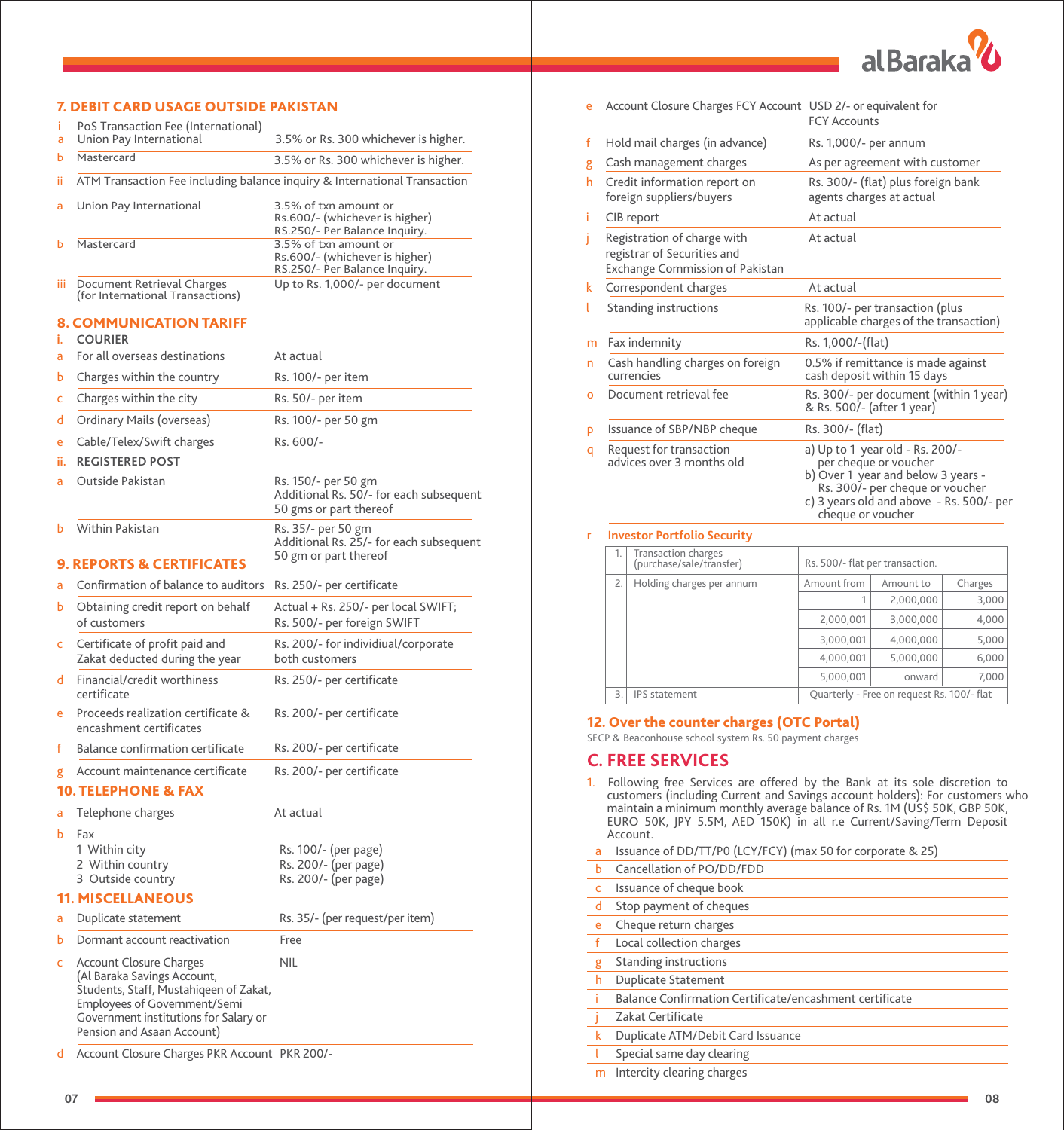

- **2. Following free Services are offered by the Bank at its sole discretion (including Current and Savings account holders) by opening or maintaining 10,000/- per month**
- a Issuance of cheque book (25 leaves)
- **b** 3 Pay orders per Month

**Following categories of accounts will be exempted from levy of service charges in any manner whatsoever:**

- **Students**
- Mustahqeen of Zakat

3. Employees of Government/Semi-Government institutions for Note:

- 1. In addition to the above, withholding tax, excise duty, stamp duty, provincial federal tax or any other government tax announced from time to time are for client account and will be charged in addition to the above rates where applicable.
- 2. The bank reserve the right to cover charges of those services which are not mentioned under this schedule as per arrangement with customer subject to specific approval from RSBM/Shariah Board.
- 3. The tariff is valid for six months and applicable to all branches in Pakistan.
- 4. Fee waivers and discounts to ABPL staff will be provided as per the bank's Human Resource policy.
- 5. In case of introduction of any new service after approval from Shariah Board for which the bank charges the customer a fee during the tenure of this schedule shall be deemed covered and shall be separately mentioned in next schedule.
- 6. All free services are offered by the bank to the customer at the bank's sole discretion

# 3. SHAFQAAT ACCOUNT

**Following free services are available to Shafqaat Account Holders by opening or maintaining minimum MAB of 10,000/-**

- a First Cheque Books of 25 leaves
- b First Debit Card (PayPak)
- Phone Banking
- SMS Banking
- E-Statement
- Duplicate Account Statement

Note: In addition to the above, following free services are also available on opening or maintaining MAB of 25,000/-

- g Up to 100% concession on annual locker rentals (small lockers only)\*<br>h Accidental Takaful\*\* and Cash Withdrawal Coverage \*\*\*
- 
- \* Upon availability of locker
- 100% of the pervious month's MAB subject to a cap of PKR 1 million
- \*\*\* Actual balance up to 30,000/- whichever is lesser

#### 4. AL BARAKA BUSINESS PLUS

Free services are offered by opening or maintaining minimum MAB of below mentioned tiers

|             | Tier-1: PKR 25K - 99.999K                  |
|-------------|--------------------------------------------|
| a           | Cheque Book                                |
| Ь           | Pay Orders (from respective branches only) |
| Ċ           | Default Debit card (PayPak)/UPI Classic*   |
| d           | <b>SMS Alerts</b>                          |
| e           | <b>Hold Mail Facility</b>                  |
| f           | <b>Intercity Clearing</b>                  |
| g           | <b>Duplicate Account Statement</b>         |
| h           | Same Day Clearing                          |
|             | <b>Stop Payment</b>                        |
|             | Maintenance Certificate                    |
| $\mathbf k$ | Pay Order Cancellation                     |
|             | Individual Takaful                         |

\* UPI classic will be issued upon customer request as FREE; however other variants of Debit Card i.e. UPI Gold or MasterCard Classic/Gold. Charges will be applicable as per SOC.

| Tier-2: 100K & above |  |  |
|----------------------|--|--|
|----------------------|--|--|

| a          | Cheque Book                                                          |
|------------|----------------------------------------------------------------------|
| b          | Pay Orders (from respective branches only)                           |
| $\epsilon$ | Debit card <sup>1</sup>                                              |
| d          | <b>SMS Alerts</b>                                                    |
| e          | <b>Hold Mail Facility</b>                                            |
| $-f$       | <b>Intercity Clearing</b>                                            |
| g          | <b>Duplicate Account Statement</b>                                   |
| h          | Same Day Clearing                                                    |
|            | <b>Stop Payment</b>                                                  |
|            | Maintenance Certificate                                              |
| k          | Pay Order Cancellation                                               |
|            | <b>Standing Instructions</b>                                         |
| m          | 100% Waiver on Small Locker <sup>2</sup> (depending on availability) |
| n          | Individual or Business Takaful <sup>3</sup>                          |
| $\Omega$   | Preferential rate offered on Auto Finance Case <sup>4</sup>          |

#### Note:

- 1. A "Tier-1" customer can be upgraded to "Tier-2" on the basis of maintaining previous MAB of 100k, however the customer will have to wait for at least 03 months while maintaining MAB of 100K before they can avail Gold Debit Card free waiver.
- 2. Any customer of Tier-2 would be eligible for Fee waivers on locker (100%), however the customer will have to maintain MAB of 100K or above for the next 03 months or else branch will deduct charges that were waived earlier.
- 3. Accidental Death Takaful and Cash Withdrawal (ATM & OTC) would be offered to individual customers only as per eligibility criteria. Stock/ Inventory coverage for eligible business customers only.
- 4. All the customer maintaining MAB of 1Mln & Above would be offered preferential rate on Auto Finance cases.

#### 5. AL BARAKA BANAAT ACCOUNT

The following complimentary services will be available by opening and maintaining a Monthly Average Balance (MAB) of PKR 10,000/- & above:

| a            | First Cheque Book (25 leaves)                                   |
|--------------|-----------------------------------------------------------------|
| b            | Pay Orders (03 in a month)                                      |
| $\mathsf{C}$ | First Debit Card (PayPak)                                       |
| d            | <b>Exclusive free offers</b>                                    |
| e            | Takaful Coverage*                                               |
| f            | 50% waiver on small locker annual fee (depends on availability) |
| g            | 50% discount on Consumer Finance processing fee                 |
| h            | Preferential rate offered on Auto Finance Cases**               |

\*Takaful Coverage will only be offered to Al Baraka Banaat Account holders on maintaining a Monthly Average Balance of PKR 25,000 & above.

\*\*Al Baraka Banaat Account holders maintaining PKR 500,000 & above average balance in preceding 03 months would be offered preferential rate.

#### 6. TABEER SAVING / HAJJ AL BARAKA PLAN

| a        | Takaful charges in case of early<br>termination before 3 years | 0.12% of sum covered amount per<br>annum |
|----------|----------------------------------------------------------------|------------------------------------------|
| ь        | Extra mortality due to any                                     | additional load apply on case to case    |
|          | reason                                                         | basis                                    |
| <b>C</b> | <b>Standing instructions</b>                                   | Free                                     |
|          | SMS Alert                                                      | Free                                     |

## 7. PHONE BANKING

A waiver of 50% on normal charges is offered on the following services:

- Statement of account up to 1 year
- Stop payment of cheque/cheque book/pay order
- Issuance of pay order/demand draft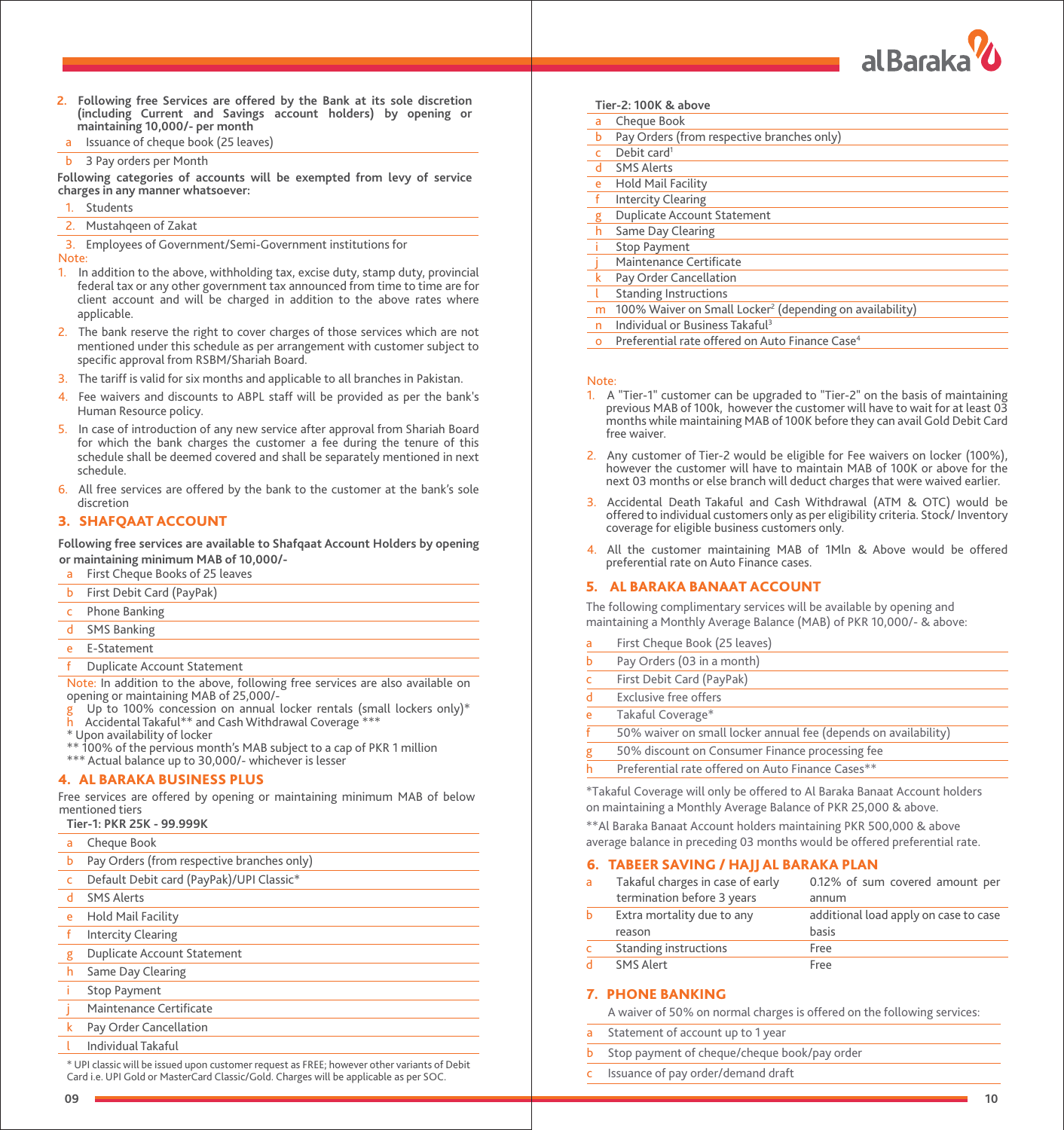

|    | <b>D. FINANCING SERVICES</b><br><b>FINANCING</b>                                                                                                                |                                                                                                                                                                                                                                                                                                                                                                                                                                                                                                                                              |
|----|-----------------------------------------------------------------------------------------------------------------------------------------------------------------|----------------------------------------------------------------------------------------------------------------------------------------------------------------------------------------------------------------------------------------------------------------------------------------------------------------------------------------------------------------------------------------------------------------------------------------------------------------------------------------------------------------------------------------------|
| a  | Stamp duty of legal agreements,<br>valuation charges, search report<br>charges & legal charges                                                                  | At actual                                                                                                                                                                                                                                                                                                                                                                                                                                                                                                                                    |
| ь  | Miscellaneous charges<br>(i.e., documents security, evaluation<br>of security and maintenance<br>thereof, etc.)                                                 | At actual                                                                                                                                                                                                                                                                                                                                                                                                                                                                                                                                    |
| c  | Search report charges                                                                                                                                           | At actual                                                                                                                                                                                                                                                                                                                                                                                                                                                                                                                                    |
| d  | Godown staff<br>keepers/chowkidar/Mukkaddum                                                                                                                     | At actual                                                                                                                                                                                                                                                                                                                                                                                                                                                                                                                                    |
| e  | Godown inspection charges                                                                                                                                       | At actual                                                                                                                                                                                                                                                                                                                                                                                                                                                                                                                                    |
| f  | Other incidental expenses<br>insurance, premia, legal charges, etc.                                                                                             | At actual                                                                                                                                                                                                                                                                                                                                                                                                                                                                                                                                    |
| g  | Registration of charge with<br>registrar of SECP                                                                                                                | At actual                                                                                                                                                                                                                                                                                                                                                                                                                                                                                                                                    |
| h  | Collection of coupon (on Shariah-Compliant At actual<br>Govt. certificates issued by other<br>banks/saving centers under lien to us)                            |                                                                                                                                                                                                                                                                                                                                                                                                                                                                                                                                              |
| i. | Issuance of delivery order against pledge Rs. 500/- per delivery order                                                                                          |                                                                                                                                                                                                                                                                                                                                                                                                                                                                                                                                              |
| Ť  | Redemption of property other than<br>Musharka Assets. Fee to be<br>recovered from the party when<br>bank officers are called before<br>Registrar for redemption | Rs. 2,500/- flat per property plus<br>legal/vendor fees                                                                                                                                                                                                                                                                                                                                                                                                                                                                                      |
| k  | Issuance of NOC for creation/<br>upgradation of charge against the<br>assets of the client                                                                      | Processing/handling charges of Rs. 5,000/-.<br>However, Head of CIBG or competent authority is<br>authorized to reduce/waive the above charges.                                                                                                                                                                                                                                                                                                                                                                                              |
| ι  | Charges on inspection of stock not<br>owned by the Bank                                                                                                         | Conducted by the Bank's officers<br>- Within city:<br>a) Rs. 1,500/- for SME/commercial clients<br>b) Rs. 2,000/- for corporate clients<br>- Outside city: at actual                                                                                                                                                                                                                                                                                                                                                                         |
| m  | Early buy out price (DM/Ijarah)                                                                                                                                 | As per the terms agreed between<br>customer and bank                                                                                                                                                                                                                                                                                                                                                                                                                                                                                         |
| n  | Agri Finance:<br>I) Processing Charges on fresh facility<br>and renewal of short term facility                                                                  | Processing charges (Fresh Cases)*<br>• Up to Rs. 1.00M: Rs. 3,000/- flat<br>+ Above Rs. 1.00M Up to Rs 10.00M: Rs. 5,000/- flat<br>· Rs. 10.00M & above: Rs. 10,000/- flat<br>II. Processing charges (Renewal Cases)<br>• Up to Rs. 5.00M: Rs. 3,000/- flat<br>· Rs. 5.00M & above: Rs. 5,000/- flat<br>*Waiver can only be allowed with approval of GH-CBSME<br>III. Payment Notice (dunning letter) for installment already<br>fallen due : Rs. 1,000/-<br>IV. Legal Notice charges : Rs. 1,500/-<br>V. Repossession of tractor: At actual |

#### 2. CORPORATE + INVESTMENT BANKING

i) Processing (Fresh/Renewal) structuring & advisory fee (funded & non-funded)

| For SME/Commercial Customers:          |                     | For Corporate Customers:               |                     |  |
|----------------------------------------|---------------------|----------------------------------------|---------------------|--|
| <b>Facilities in</b><br>Millions up to | Fee<br>(PKR actual) | <b>Facilities in</b><br>Millions up to | Fee<br>(PKR actual) |  |
| 10                                     | 5,000               | 40                                     | 27,000              |  |
| 20                                     | 10.000              | 80                                     | 52,000              |  |
| 40                                     | 20,000              | 200                                    | 130,000             |  |
| 50                                     | 25,000              | 300                                    | 200,000             |  |
| 100                                    | 50,000              | 500                                    | 330,000             |  |
| 150                                    | 75,000              | 1,000                                  | 660,000             |  |
| 300                                    | 150,000             | 3,000                                  | 1,400,000           |  |
| 400                                    | 200,000             | 5,000                                  | 2,000,000           |  |
| 400 plus                               | 250,000             | 10,000                                 | 2,700,000           |  |
|                                        |                     | 10.000 plus                            | 3,500,000           |  |

\* Above Fee is applicable upfront to every customer whether case gets approved or no Head of CIBG/CBSME or Competent Authority is authorized to approve subsidy of charges/waiver of the above fee on the basis of their<br>business relationship on case to case basis. The agreed/negotiated charges are to be mentioned in the offer lett

## ii) Investment Banking Transactions

Advisory/arrangement fee as negotiated with the client to be finalized with the approval of<br>RSBM and Head of CIBG or competent authority. The agreed/negotiated fee to be<br>mentioned in the offer letter/term sheet.

|          | iii) ECIB report charges                                                                                                    |                                                                                                                                                                                                                     | Rs. 75/- per ECIB report                                                                                                                                                                                                                                                                                                                                                                                                                                                                                                                                                                                             |  |  |
|----------|-----------------------------------------------------------------------------------------------------------------------------|---------------------------------------------------------------------------------------------------------------------------------------------------------------------------------------------------------------------|----------------------------------------------------------------------------------------------------------------------------------------------------------------------------------------------------------------------------------------------------------------------------------------------------------------------------------------------------------------------------------------------------------------------------------------------------------------------------------------------------------------------------------------------------------------------------------------------------------------------|--|--|
|          | Other requests                                                                                                              | Processing/handling charges of Rs. 10,000/- against the miscellaneous<br>requests received from the clients. However, Head of CIBG/CBSME or<br>competent authority is authorized to reduce/waive the above charges. |                                                                                                                                                                                                                                                                                                                                                                                                                                                                                                                                                                                                                      |  |  |
| Ь        | Investment agency<br>a)<br>and/or security<br>trustee fee                                                                   |                                                                                                                                                                                                                     | Facility structuring/advising fee/documentation fee: as per the agreed terms.<br>b) Investment agency fee: Rs. 1,000,000/- or 0.05% of the facility amount<br>(whichever is higher) payable at the time of the first disbursement and then<br>annually on each anniversary thereof for the tenure of the facility.<br>c) Security trustee fee: Rs. 500,000/- or 0.05% of the facility amount<br>(whichever is higher) payable at the time of the first disbursement and then<br>annually on each anniversary thereof for the tenure of the facility. Head of<br>CIBG/CBSME may reduce/waive any of the above fee(s). |  |  |
|          | <b>3. SME/COMMERCIAL &amp; CORPORATE</b>                                                                                    |                                                                                                                                                                                                                     |                                                                                                                                                                                                                                                                                                                                                                                                                                                                                                                                                                                                                      |  |  |
| a.       | Document processing fee                                                                                                     |                                                                                                                                                                                                                     | At actual or as per approval                                                                                                                                                                                                                                                                                                                                                                                                                                                                                                                                                                                         |  |  |
| ь.       | Items valuation                                                                                                             |                                                                                                                                                                                                                     | At actual                                                                                                                                                                                                                                                                                                                                                                                                                                                                                                                                                                                                            |  |  |
| c.       | Fee to external agency                                                                                                      |                                                                                                                                                                                                                     | At actual                                                                                                                                                                                                                                                                                                                                                                                                                                                                                                                                                                                                            |  |  |
| d.       | Vehicle repossession charges                                                                                                |                                                                                                                                                                                                                     | At actual                                                                                                                                                                                                                                                                                                                                                                                                                                                                                                                                                                                                            |  |  |
| e.<br>f. | Cheque return administrative charges<br>Repossession charges of other<br>ljarah assets                                      |                                                                                                                                                                                                                     | At actual<br>At actual                                                                                                                                                                                                                                                                                                                                                                                                                                                                                                                                                                                               |  |  |
| g.       | Cheque return administrative charges                                                                                        |                                                                                                                                                                                                                     | Rs. 600/-                                                                                                                                                                                                                                                                                                                                                                                                                                                                                                                                                                                                            |  |  |
|          | <b>4. CONSUMER AUTO FINANCE</b>                                                                                             |                                                                                                                                                                                                                     |                                                                                                                                                                                                                                                                                                                                                                                                                                                                                                                                                                                                                      |  |  |
| a        | <b>Application Processing Fees</b><br>(New/Used/Imported)                                                                   |                                                                                                                                                                                                                     | Up to PKR 10,000/- (non-refundable<br>once application is approved)                                                                                                                                                                                                                                                                                                                                                                                                                                                                                                                                                  |  |  |
| ь        | Warehouse parking fee for<br>repossessed vehicle                                                                            |                                                                                                                                                                                                                     | At actual                                                                                                                                                                                                                                                                                                                                                                                                                                                                                                                                                                                                            |  |  |
| c        | Vehicle evaluation charges                                                                                                  |                                                                                                                                                                                                                     | At actual (up to Rs. 20,000/-)                                                                                                                                                                                                                                                                                                                                                                                                                                                                                                                                                                                       |  |  |
| d        | Income estimation charges at actual                                                                                         |                                                                                                                                                                                                                     | (tg Rs. 10,000/-)                                                                                                                                                                                                                                                                                                                                                                                                                                                                                                                                                                                                    |  |  |
| e        | Legal stamping charges                                                                                                      |                                                                                                                                                                                                                     | At actual                                                                                                                                                                                                                                                                                                                                                                                                                                                                                                                                                                                                            |  |  |
| f        | Vehicle repossession charges at actual                                                                                      |                                                                                                                                                                                                                     | (Rs. 15,000/- to Rs. 100,000/-)                                                                                                                                                                                                                                                                                                                                                                                                                                                                                                                                                                                      |  |  |
| g        | Duplicate payment schedule<br>issuance charges                                                                              |                                                                                                                                                                                                                     | Rs. 1,000/-                                                                                                                                                                                                                                                                                                                                                                                                                                                                                                                                                                                                          |  |  |
| h        | Document retrieval charges                                                                                                  |                                                                                                                                                                                                                     | Rs. 1,000/-                                                                                                                                                                                                                                                                                                                                                                                                                                                                                                                                                                                                          |  |  |
| i.       | Registration service fee<br>(Varies as per engine power-cc)                                                                 |                                                                                                                                                                                                                     | At actual (Rs. 10,000/- to Rs. 1,000,000/-)                                                                                                                                                                                                                                                                                                                                                                                                                                                                                                                                                                          |  |  |
| j        | SMS service fee                                                                                                             |                                                                                                                                                                                                                     | Rs. 50/- (per month)                                                                                                                                                                                                                                                                                                                                                                                                                                                                                                                                                                                                 |  |  |
| k        | Legal Notice charges per letter                                                                                             |                                                                                                                                                                                                                     | Rs. 1,500/-                                                                                                                                                                                                                                                                                                                                                                                                                                                                                                                                                                                                          |  |  |
|          | Takaful contribution                                                                                                        |                                                                                                                                                                                                                     | As per the rate quoted by Takaful Company                                                                                                                                                                                                                                                                                                                                                                                                                                                                                                                                                                            |  |  |
| m        | Early purchase/Buy out price<br>Note: (Percentage is applicable on<br>Remaining Musharakah Units/<br>Principle outstanding) |                                                                                                                                                                                                                     | within 12 months = 8%<br>within 13-24 months $= 6\%$<br>within 25 – 36 months = $4\%$<br>within $37 - 48$ months = $3\%$<br>within 49-84 months $=$ 2%                                                                                                                                                                                                                                                                                                                                                                                                                                                               |  |  |
| n        | For Funding Cases: Early selling in<br>deal closure/cancellation (if vehicle<br>arrived/available)                          |                                                                                                                                                                                                                     | 8% of principle outstanding amount                                                                                                                                                                                                                                                                                                                                                                                                                                                                                                                                                                                   |  |  |
| о        | Upfront tracker monitoring service<br>acquisition fee                                                                       |                                                                                                                                                                                                                     | Up to Rs. 25,000/-                                                                                                                                                                                                                                                                                                                                                                                                                                                                                                                                                                                                   |  |  |
| p        | Monthly tracker management fee                                                                                              |                                                                                                                                                                                                                     | Up to Rs. 1,800/-                                                                                                                                                                                                                                                                                                                                                                                                                                                                                                                                                                                                    |  |  |
| q        | Monthly tracker fee after maturity/<br>settlement of the finance                                                            |                                                                                                                                                                                                                     | Rs. 1,800/- per month                                                                                                                                                                                                                                                                                                                                                                                                                                                                                                                                                                                                |  |  |
| r        | Re-issuance of NOC                                                                                                          |                                                                                                                                                                                                                     | Rs. 1,000/- per month                                                                                                                                                                                                                                                                                                                                                                                                                                                                                                                                                                                                |  |  |
| S        | Tracker cost (Note: after finance<br>maturity/early payoff, if customer<br>wants to purchase tracker unit from bank)        |                                                                                                                                                                                                                     | Up to Rs. 50,000/-                                                                                                                                                                                                                                                                                                                                                                                                                                                                                                                                                                                                   |  |  |
| t        | Tracker re-installation fee                                                                                                 |                                                                                                                                                                                                                     | Transfer Fee/Fee of Tracker Re-installation<br>from inventory units: Up to Rs. 5,000/-                                                                                                                                                                                                                                                                                                                                                                                                                                                                                                                               |  |  |
| ū        | Late Payment Charity                                                                                                        |                                                                                                                                                                                                                     | PKR 500 for Each Installment                                                                                                                                                                                                                                                                                                                                                                                                                                                                                                                                                                                         |  |  |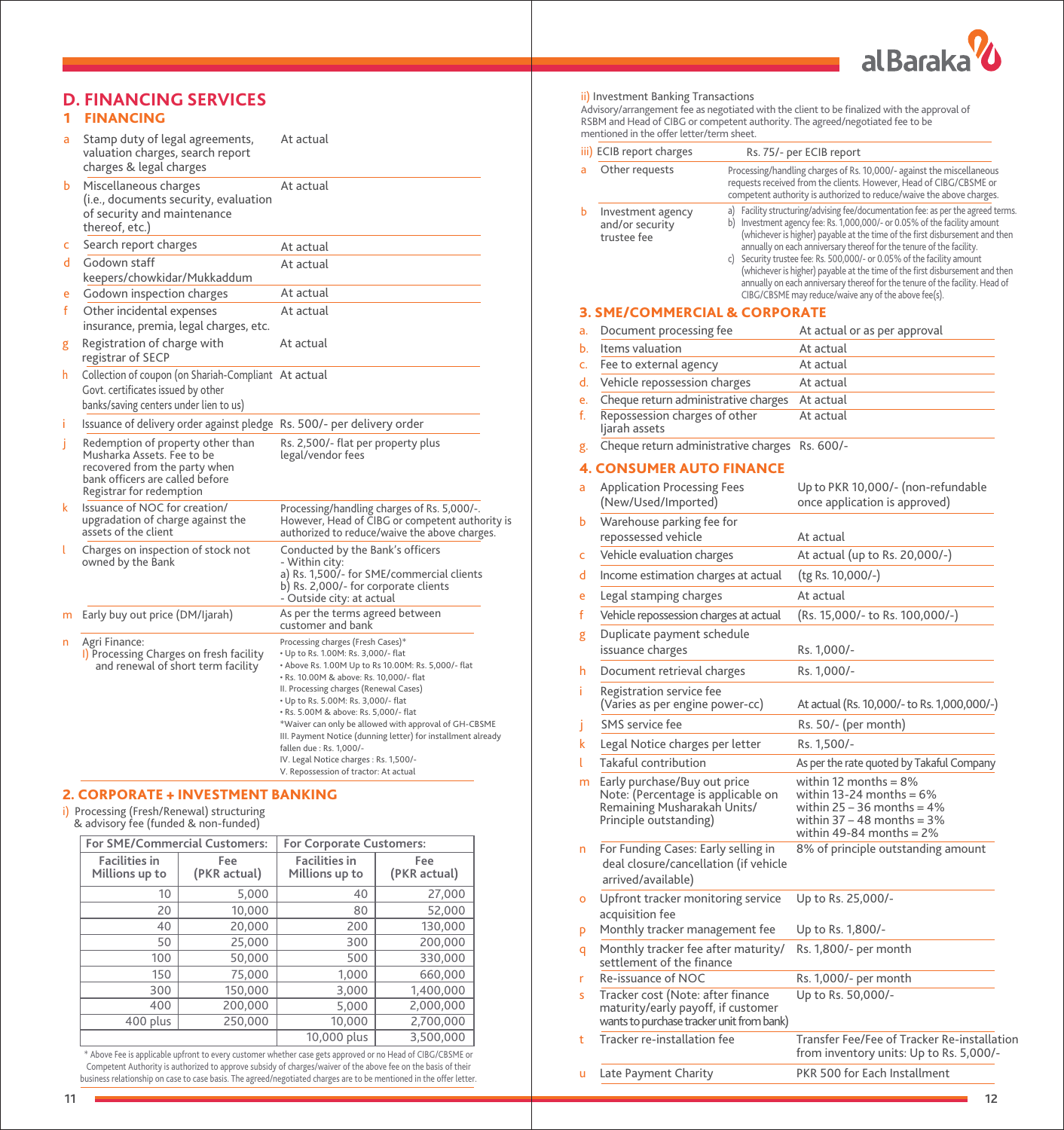

# 5. CONSUMER HOUSING FINANCE

| a      | Processing fee                                                                                                                                                  | Up to Rs. 10 Million Finance - Rs. 5,800/-<br>Above Rs. 10 Million Finance - Rs.11,600/-<br>(Non-refundable once application is approved) |
|--------|-----------------------------------------------------------------------------------------------------------------------------------------------------------------|-------------------------------------------------------------------------------------------------------------------------------------------|
| b      | Overseas Pakistani-application<br>processing charges                                                                                                            | Up to Rs. 25,000/- (non-refundable)                                                                                                       |
| c      | Subsequent stage-wise property<br>appraisal fees (for contruction/<br>building renovation)                                                                      | At actual (up to Rs. 10,000/-)                                                                                                            |
| d      | Property evaluation charges                                                                                                                                     | At actual (up to Rs. 15,000/-)                                                                                                            |
| e      | Legal charges                                                                                                                                                   | At actual                                                                                                                                 |
| f      | Income estimation charges                                                                                                                                       | At actual (up to Rs. 10,000/-)                                                                                                            |
| g      | Title documents verification charges                                                                                                                            | At actual (up to Rs. 10,000/-)                                                                                                            |
| h      | Legal stamping charges                                                                                                                                          | At actual                                                                                                                                 |
| Î.     | Duplicate repayment schedule issuance charges                                                                                                                   | Rs. 1,000/-                                                                                                                               |
| J      | Document retrieval charges                                                                                                                                      | Rs. 1,000/-                                                                                                                               |
| k      | Asset repossesion charges                                                                                                                                       | At actual                                                                                                                                 |
| ι      | Registration fee and title                                                                                                                                      |                                                                                                                                           |
|        | documentation charges                                                                                                                                           | At actual (Rs. 40,000/- to Rs. 4,500,000/-)                                                                                               |
| m      | Driveby appraisal fees                                                                                                                                          | At actual                                                                                                                                 |
| n      | SMS service fee                                                                                                                                                 | Rs. 50/- per month                                                                                                                        |
| о      | Stamp duty                                                                                                                                                      | At actual                                                                                                                                 |
| p      | Early purchase/buy out price                                                                                                                                    | Self (1-24 months = $4\%$ )                                                                                                               |
|        | Note: (percentage is applicable<br>on remaining Musharikah units/<br>principle outstanding)                                                                     | Self (25-240 months = 3%)<br>ATF (1-240 months = $4\%$ )                                                                                  |
| q      | Partial settlement price<br>Note: (percentage is applicable on<br>any partial amount exceeding the<br>limit of 20 installments or 25%<br>principle outstanding) | 1-36 months – 4%<br>37-240 months - 3%                                                                                                    |
| r      | Partial settlement processing fees                                                                                                                              | Rs. 1,000/-                                                                                                                               |
| s      | Finance Term<br>Rescheduling Fee (Increase/Decrease)<br>(Note: Terms & Conditions Apply)                                                                        | Up to 10,000                                                                                                                              |
| t      | Property Takaful/Insurance charge                                                                                                                               | As per the rate quoted by the<br><u>Takaful/Insurance company</u>                                                                         |
| u      | <b>Family Takaful charges</b>                                                                                                                                   | As per the rate quoted by the<br>Takaful/insurance company                                                                                |
| v      | Re-Issuance of NOC                                                                                                                                              | Rs. 1,000 per month                                                                                                                       |
| w      | Legal Notice charges per letter                                                                                                                                 | Rs. 1,500/-                                                                                                                               |
| x<br>У | Late Payment Charity<br>Product switching option fee                                                                                                            | PKR 500 for Each Installment<br>Up to 15,000                                                                                              |
|        | 6. Purpose/Personal Finance                                                                                                                                     |                                                                                                                                           |
|        | Scheme (A) for Vehicle as Tangible Asset                                                                                                                        |                                                                                                                                           |
| a      | <b>Application Processing Fee</b><br>(New/Used/Imported)                                                                                                        | Up to PKR 15,000                                                                                                                          |
| b      | Warehouse Parking Fee for                                                                                                                                       | At Actual                                                                                                                                 |
|        | <b>Repossessed Vehicle</b>                                                                                                                                      |                                                                                                                                           |
| c      | Vehicle Evaluation Charges                                                                                                                                      | At Actual (Up to Rs. 20,000/-)                                                                                                            |
| d      | <b>Income Estimation Charges</b>                                                                                                                                | Up to Rs. 10,000/-                                                                                                                        |
| e      | Legal Stamping Charges                                                                                                                                          | At Actual                                                                                                                                 |
| f      | Vehicle Repossession Charges                                                                                                                                    | Rs. 15,000/- to Rs. 100,000/-                                                                                                             |
| g      | Duplicate payment schedule<br>issuance charges                                                                                                                  | Rs. 1,000/                                                                                                                                |
| h      | Document retrieval charges                                                                                                                                      | Rs. 1,000/-                                                                                                                               |
| î.     | Registration service fee (Varies                                                                                                                                | At Actual (Rs. 10,000/- to                                                                                                                |
|        | as per engine power-cc)                                                                                                                                         | Rs. 1,000,000/-)                                                                                                                          |
| Î      | <b>SMS Service Fee</b>                                                                                                                                          | Rs. 50/- (per month)                                                                                                                      |
| k      | Legal Notice Charges per letter                                                                                                                                 | Rs. 1,500/-                                                                                                                               |
| t      | <b>Takaful Contribution</b>                                                                                                                                     | As per the rate quoted by Takaful<br>Company                                                                                              |
|        |                                                                                                                                                                 |                                                                                                                                           |

|    | <b>CONSUMER HOUSING FINANCE</b>                                     |                                                                                             |                         |   | m Early Purchase/BuyOut Price                                                                                                   | within 12 months=8%                                                       |
|----|---------------------------------------------------------------------|---------------------------------------------------------------------------------------------|-------------------------|---|---------------------------------------------------------------------------------------------------------------------------------|---------------------------------------------------------------------------|
|    | Processing fee                                                      | Up to Rs. 10 Million Finance - Rs. 5,800/-                                                  |                         |   | Note: Percentage is applicable                                                                                                  | within 13-24 months=6%                                                    |
|    |                                                                     | Above Rs. 10 Million Finance - Rs.11,600/-<br>(Non-refundable once application is approved) |                         |   | on Remaining Musharakah                                                                                                         | within 25.36 months=4%                                                    |
|    | Overseas Pakistani-application                                      |                                                                                             |                         |   | Units/Principle Outstanding                                                                                                     | within $37-48$ months $=3\%$                                              |
|    | processing charges                                                  | Up to Rs. 25,000/- (non-refundable)                                                         |                         |   |                                                                                                                                 | within 49-84 months = $2$                                                 |
|    | Subsequent stage-wise property                                      |                                                                                             | $\mathsf{n}$            |   | <b>Upfront Vehicle</b><br><b>Tracking Service</b>                                                                               | Up to Rs. 25,000/-                                                        |
|    | appraisal fees (for contruction/<br>building renovation)            | At actual (up to Rs. 10,000/-)                                                              |                         |   | Acquisition Fee                                                                                                                 |                                                                           |
|    | Property evaluation charges                                         | At actual (up to Rs. 15,000/-)                                                              | $\circ$                 |   | Monthly Tracker                                                                                                                 | Up to Rs. 1,800/-                                                         |
|    | Legal charges                                                       | At actual                                                                                   |                         |   | Monitoring Fee                                                                                                                  |                                                                           |
|    | Income estimation charges                                           | At actual (up to Rs. 10,000/-)                                                              | D                       |   | <b>Monthly Tracker</b>                                                                                                          | Up to Rs. 1,800/- per month                                               |
|    | Title documents verification charges At actual (up to Rs. 10,000/-) |                                                                                             |                         |   | Monitoring fee after maturity/                                                                                                  |                                                                           |
|    | Legal stamping charges                                              | At actual                                                                                   |                         |   | settlement of the finance                                                                                                       | Rs. 1,000/- per month                                                     |
|    | Duplicate repayment schedule issuance charges                       | Rs. 1,000/-                                                                                 | $\mathsf{q}$<br>r.      |   | Re-Issuance of NOC<br>Tracker Cost (Note: After finance                                                                         | Up to Rs. 50,000/-                                                        |
|    | Document retrieval charges                                          | Rs. 1,000/-                                                                                 |                         |   | maturity/early payoff, if                                                                                                       |                                                                           |
|    | Asset repossesion charges                                           | At actual                                                                                   |                         |   | customer want to purchase                                                                                                       |                                                                           |
|    | Registration fee and title                                          |                                                                                             |                         |   | Tracker Unit from Bank)                                                                                                         |                                                                           |
|    | documentation charges                                               | At actual (Rs. 40,000/- to Rs. 4,500,000/-)                                                 | $\overline{\mathsf{S}}$ |   | <b>Tracker Re-Installation Fee</b>                                                                                              | Up to Rs. 5,000/-                                                         |
|    | Driveby appraisal fees                                              | At actual                                                                                   | t.                      |   | <b>Mandatory Current Deposit</b>                                                                                                | As per Prevailing SOC of Curent                                           |
|    | SMS service fee                                                     | Rs. 50/- per month                                                                          |                         |   | <b>Account Charges</b>                                                                                                          | Account of Al Baraka                                                      |
|    | Stamp duty                                                          | At actual                                                                                   | $\mathbf{u}$            |   | Finance Term                                                                                                                    | Up to 10,000                                                              |
|    | Early purchase/buy out price                                        | Self $(1-24$ months = $4\%)$                                                                |                         |   | Rescheduling Fee (Increase/Decrease)                                                                                            |                                                                           |
|    | Note: (percentage is applicable                                     | Self (25-240 months = 3%)                                                                   |                         |   | (Note: Terms & Conditions Apply)                                                                                                |                                                                           |
|    | on remaining Musharikah units/                                      | ATF $(1-240$ months = $4\%$ )                                                               | $\mathsf{v}$            |   | Product switching option fee                                                                                                    | Up to 15,000                                                              |
|    | principle outstanding)                                              |                                                                                             |                         |   |                                                                                                                                 | Group Head Retail Banking/Head of consumer Finance or Competent Authority |
|    | Partial settlement price                                            | 1-36 months $-4%$                                                                           |                         |   | is authorized to approve subsidy of charges/waiver of the consumer finance                                                      |                                                                           |
|    | Note: (percentage is applicable on                                  | 37-240 months - 3%                                                                          |                         |   | charges on the basis of their business relationship on case to case basis.<br>Scheme (B) for Ready House/Flat as Tangible Asset |                                                                           |
|    | any partial amount exceeding the<br>limit of 20 installments or 25% |                                                                                             |                         |   | a Application Processing Fee                                                                                                    | Up to PKR 15,000                                                          |
|    | principle outstanding)                                              |                                                                                             | b                       |   | Subsequent Stagewise property                                                                                                   | At Actual (Up to Rs. 10,000/-)                                            |
|    | Partial settlement processing fees                                  | Rs. 1,000/-                                                                                 |                         |   | appraisal Fees (for                                                                                                             |                                                                           |
|    | Finance Term<br>Rescheduling Fee (Increase/Decrease)                | Up to 10,000                                                                                |                         |   | construction/building/renovation)                                                                                               |                                                                           |
|    | (Note: Terms & Conditions Apply)                                    |                                                                                             | $\mathsf{C}$            |   | Property evaluation charge                                                                                                      | At Actual (Up to Rs. 15,000/-)                                            |
|    | Property Takaful/Insurance charge                                   | As per the rate quoted by the                                                               | d.                      |   | Legal Charges                                                                                                                   | At Actual                                                                 |
|    |                                                                     | Takaful/Insurance company                                                                   | e                       |   | <b>Income Estimation Charges</b>                                                                                                | At Actual (Up to Rs. 10,000/-)                                            |
|    | <b>Family Takaful charges</b>                                       | As per the rate quoted by the                                                               | f                       |   | <b>Title Documentation</b>                                                                                                      | At Actual (Up to Rs. 10,000/-)                                            |
|    | <b>Re-Issuance of NOC</b>                                           | Takaful/insurance company<br>Rs. 1,000 per month                                            |                         |   | Verification charges                                                                                                            |                                                                           |
|    | Legal Notice charges per letter                                     | Rs. 1,500/-                                                                                 | g                       |   | Legal Stamping Charges                                                                                                          | At Actual                                                                 |
|    | Late Payment Charity                                                | PKR 500 for Each Installment                                                                | h.                      |   | Duplicate repayment schedule                                                                                                    | Rs. 1,000/-                                                               |
|    | Product switching option fee                                        | Up to 15,000                                                                                | ÷Ī.                     |   | issuance charge<br>Document Retrieval Charges                                                                                   | Rs. 1,000/-                                                               |
|    | <b>Purpose/Personal Finance</b>                                     |                                                                                             |                         |   | <b>Asset Repossession Charges</b>                                                                                               | At Actual                                                                 |
|    | cheme (A) for Vehicle as Tangible Asset                             |                                                                                             | $\mathbf k$             |   | Registration fee and title                                                                                                      | At Actual (Rs. 40,000/- to                                                |
|    | <b>Application Processing Fee</b>                                   | Up to PKR 15,000                                                                            |                         |   | documentation                                                                                                                   | Rs. 4,500,000/-)                                                          |
|    | (New/Used/Imported)                                                 |                                                                                             |                         |   | charges/Transfer/Lien Marking                                                                                                   |                                                                           |
|    | Warehouse Parking Fee for                                           | At Actual                                                                                   |                         |   | Charges                                                                                                                         |                                                                           |
|    | Repossessed Vehicle                                                 |                                                                                             |                         |   | Drive by Appraisal Fees                                                                                                         | At Actual                                                                 |
|    | Vehicle Evaluation Charges                                          | At Actual (Up to Rs. 20,000/-)                                                              |                         | m | <b>SMS Service Fee</b>                                                                                                          | Rs. 50/- month                                                            |
|    | <b>Income Estimation Charges</b>                                    | Up to Rs. 10,000/-                                                                          | n                       |   | Cheque Return Charges                                                                                                           | Up to Rs. 400/- (per transaction)                                         |
|    | Legal Stamping Charges                                              | At Actual                                                                                   |                         |   | Stamp Duty                                                                                                                      | At Actual                                                                 |
|    | Vehicle Repossession Charges                                        | Rs. 15,000/- to Rs. 100,000/-                                                               |                         |   | Early Purchase/BuyOut Price                                                                                                     | within 12 months=8%                                                       |
|    | Duplicate payment schedule                                          | Rs. 1,000/                                                                                  |                         |   | Note: (percentage is applicable<br>on remaining Musharakah                                                                      | within 13-24 months=6%<br>within 25-36 months=4%                          |
|    | issuance charges                                                    | Rs. 1,000/-                                                                                 |                         |   | units/Principle outstanding)                                                                                                    | within 37-48 months=3%                                                    |
|    | Document retrieval charges<br>Registration service fee (Varies      | At Actual (Rs. 10,000/- to                                                                  |                         |   |                                                                                                                                 | within 49-84 months=2%                                                    |
|    | as per engine power-cc)                                             | Rs. 1,000,000/-)                                                                            | q                       |   | Partial Settlement Price Note:                                                                                                  | within 12 months=8%                                                       |
|    | SMS Service Fee                                                     | Rs. 50/- (per month)                                                                        |                         |   | (percentage is applicable on                                                                                                    | within 13-24 months=6%                                                    |
|    | Legal Notice Charges per letter                                     | Rs. 1,500/-                                                                                 |                         |   | Principal Outstanding Amount)                                                                                                   | within 25-36 months=4%                                                    |
|    | <b>Takaful Contribution</b>                                         | As per the rate quoted by Takaful                                                           |                         |   |                                                                                                                                 | within 37-48 months=3%                                                    |
|    |                                                                     | Company                                                                                     |                         |   |                                                                                                                                 | within 49-84 months=2%                                                    |
| 13 |                                                                     |                                                                                             |                         |   |                                                                                                                                 | 14                                                                        |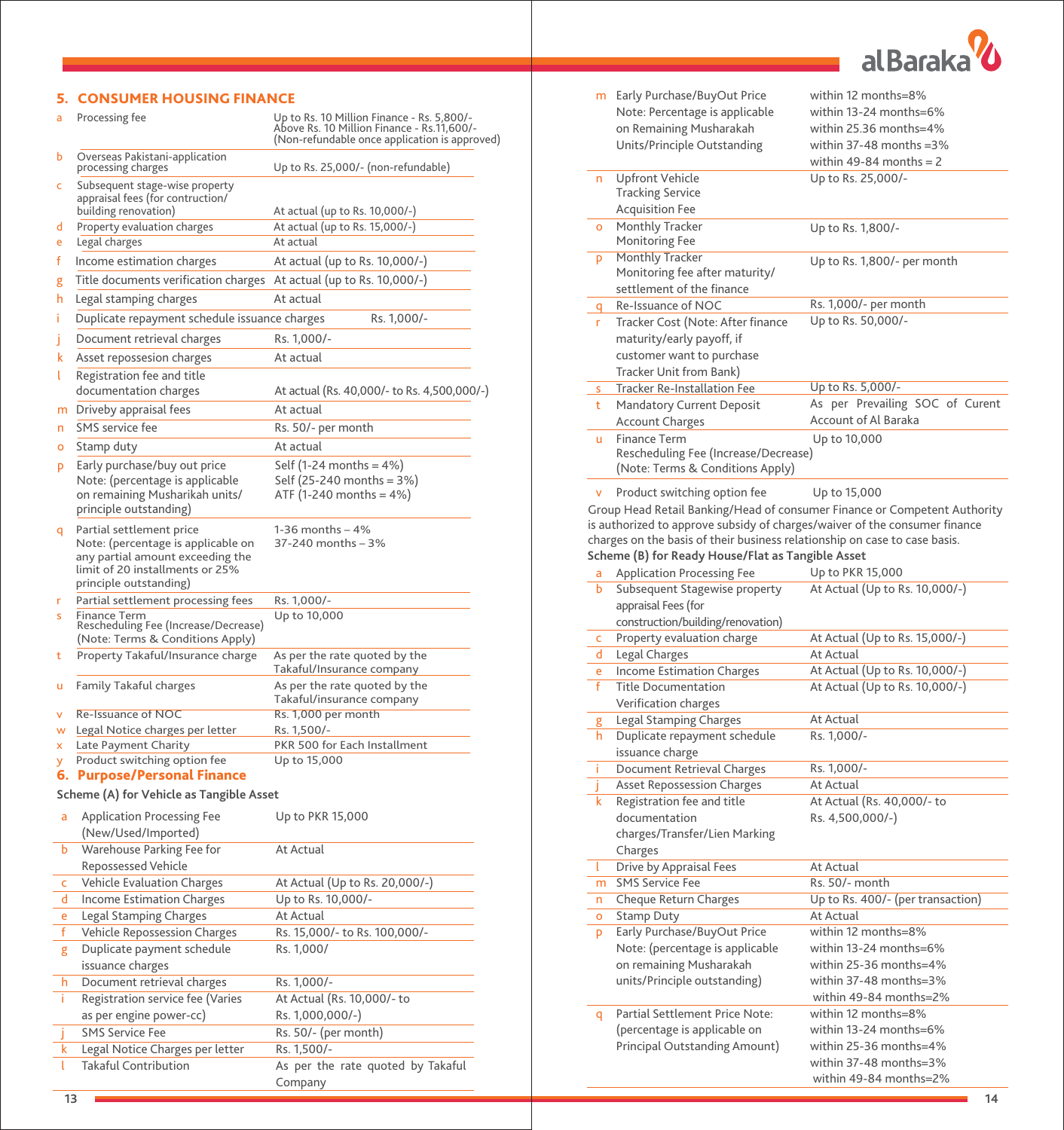

| r  | Property Takaful/Insurance<br>Charge | per the rate quoted<br>by<br>As<br>Takaful/Insurance Company |
|----|--------------------------------------|--------------------------------------------------------------|
| s  | <b>Family Takaful Charges</b>        | per the rate quoted<br>by<br>As                              |
|    |                                      | Takaful/Insurance Company                                    |
| t. | Re-Issuance of NOC                   | Rs. 1,000 per month                                          |
| u  | Legal Notice Charges per letter      | Rs. 1.500/-                                                  |
| v  | Mandatory Current Deposit            | As per prevailing SOC of Current                             |
|    | <b>Account Charges</b>               | Account of Al Baraka                                         |
| W  | Late Payment Charges                 | PKR 500 for Each Installment                                 |
| x  | Finance Term Rescheduling Fee        | Up to Rs. 10,000                                             |
|    | (increase/Decrease)                  |                                                              |
|    | (Note: Terms & Conditions Apply)     |                                                              |
| v  | Product switching Option Fee         | Up to Rs. 15,000                                             |

# 7. TAKAFUL

| a Change of beneficiary in first  | Free                               |
|-----------------------------------|------------------------------------|
| vear                              |                                    |
| Change of beneficiary after first | Rs. 1,000/- per case (inclusive of |
| vear                              | FED)                               |
| Additional investment             | 2% of additional<br>investment     |
|                                   | (inclusive of FED)                 |

# 8. RAHNUMA TRAVEL SERVICES

| a Processing fee    | Direct Debit: Rs. 750/- per traveller |
|---------------------|---------------------------------------|
| <b>b</b> Stamp duty | At actual                             |

c Cheque Return Administrative charges Rs. 400/-

## 9. GUARANTEES

| a | Guarantees issued to shipping<br>companies in lieu of bill of lading<br>i.e shipping bond/issuance of delivery order | Rs. 1,800/- flat                                                                                           |
|---|----------------------------------------------------------------------------------------------------------------------|------------------------------------------------------------------------------------------------------------|
| ь | Guarantees issued to collector of<br>customs in lieu of duty payments                                                | As per applicable slab given<br>in Annexure III - min. Rs. 2,000/-                                         |
| c | Financial/other guarantee<br>charges                                                                                 | As per applicable slab given<br>in Annexure III                                                            |
| d | Amendments                                                                                                           | Rs. 2,000 per amendment. Increase<br>in amount or amendment extension<br>in period as item (a & b).        |
| e | Guarantees issued against<br>foreign bank's counter guarantee                                                        | Subject to negotiation with the<br>principal on case to case basis on the<br>basis of slabs in Annexure-II |
| f | Amendment to guarantees issued<br>against foreign bank counter<br>guarantee                                          | USD 50/- minimum, if amendment<br>does not involve extension in period<br>or amount                        |

Note:

All guarantees amount exceeding Rs. 100 Million shall attract additional service charges of Rs. 8,000/- per Rs. 1 Million each (per quarter or part thereof) Rs. 4000/- subsequent quarters.

All guarantees issued by the Bank will contain specific amount, expiry date and a date by which the claims are to<br>be lodged, except open ended guarantees issued in compliance with SBP instructions. Service charges will be<br> under the guarantees, whichever is later.

|  |  |  |  | L/C Issuance Charges - Annexure I |  |
|--|--|--|--|-----------------------------------|--|
|--|--|--|--|-----------------------------------|--|

| L/C Amount Range |                        |  |
|------------------|------------------------|--|
| <b>From</b>      | To                     |  |
| up to            | 800,000                |  |
| 800,001          | 1,000,000              |  |
| 1,000,001        | 1,500,000              |  |
| 1,500,001        | 2,000,000              |  |
| 2,000,001        | 2,500,000              |  |
| 2,500,001        | 3,000,000              |  |
| 3,000,001        | 3,500,000              |  |
| 3,500,001        | 4,000,000              |  |
| 4,000,001        | 4,500,000              |  |
| 4,500,001        | 5,000,000              |  |
| 5,000,001        | 5,500,000              |  |
| 5,500,001        | 6,000,000              |  |
| 6,000,001        | 6,500,000              |  |
| 6,500,001        | 7,000,000              |  |
| 7,000,001        |                        |  |
| 7,500,001        | 7,500,000<br>8,000,000 |  |
| 8,000,001        |                        |  |
|                  | 8,500,000              |  |
| 8,500,001        | 9,000,000              |  |
| 9,000,001        | 9,500,000              |  |
| 9,500,001        | 10,000,000             |  |
| 10,000,001       | 12,500,000             |  |
| 12,500,001       | 15,000,000             |  |
| 15,000,001       | 17,500,000             |  |
| 17,500,001       | 20,000,000             |  |
| 20,000,001       | 22,500,000             |  |
| 22,500,001       | 25,000,000             |  |
| 25,000,001       | 27,500,000             |  |
| 27,500,001       | 30,000,000             |  |
| 30,000,001       | 32,500,000             |  |
| 32,500,001       | 35,000,000             |  |
| 35,000,001       | 37,500,000             |  |
| 37,500,001       | 40,000,000             |  |
| 40,000,001       | 42,500,000             |  |
| 42,500,001       | 45,000,000             |  |
| 45,000,001       | 47,500,000             |  |
| 47,500,001       | 50,000,000             |  |
| 50,000,001       | 52,500,000             |  |
| 52,500,001       | 55,000,000             |  |
| 55,000,001       | 57,500,000             |  |
| 57,500,001       | 60,000,000             |  |
| 60,000,001       | 62,500,000             |  |
| 62,500,001       | 65,000,000             |  |
| 65,000,001       | 67,500,000             |  |
| 67,500,001       | 70,000,000             |  |
| 70,000,001       | 72,500,000             |  |
| 72,500,001       | 75,000,000             |  |
| 75,000,001       | 77,500,000             |  |
| 77,500,001       | 80,000,000             |  |
| 80,000,001       | 82,500,000             |  |
| 82,500,001       | 85,000,000             |  |
| 85,000,001       |                        |  |
|                  | 87,500,000             |  |
| 87,500,001       | 90,000,000             |  |
| 90,000,001       | 92,500,000             |  |
| 92,500,001       | 95,000,000             |  |
| 95,000,001       | 97,500,000             |  |
| 97,500,001       | 100,000,000            |  |

| L/C Charges      |                                        |  |  |
|------------------|----------------------------------------|--|--|
|                  | First Qtr (PKR)   Subsequent Qtr (PKR) |  |  |
| 2,000            | 1,000                                  |  |  |
| 3,200            | 1,600                                  |  |  |
| 4,000            |                                        |  |  |
| 6,000            | 2,000                                  |  |  |
| 8,000            | 3,000                                  |  |  |
|                  | 4,000                                  |  |  |
| 10,000<br>12,000 | 5,000<br>6,000                         |  |  |
| 14,000           |                                        |  |  |
| 16,000           | 7,000<br>8,000                         |  |  |
| 18,000           | 9,000                                  |  |  |
| 20,000           | 10,000                                 |  |  |
| 22,000           | 11,000                                 |  |  |
| 24,000           | 12,000                                 |  |  |
| 26,000           |                                        |  |  |
| 28,000           | 13,000<br>14,000                       |  |  |
| 30,000           | 15,000                                 |  |  |
| 32,000           | 16,000                                 |  |  |
| 34,000           | 17,000                                 |  |  |
| 36,000           | 18,000                                 |  |  |
| 38,000           | 19,000                                 |  |  |
| 40,000           | 20,000                                 |  |  |
| 50,000           | 25,000                                 |  |  |
| 60,000           | 30,000                                 |  |  |
| 70,000           | 35,000                                 |  |  |
| 78,750           | 39,375                                 |  |  |
| 88,594           | 44,297                                 |  |  |
| 98,437           | 49,219                                 |  |  |
| 108,281          | 54,141                                 |  |  |
| 118,125          | 59,062                                 |  |  |
| 127,969          | 63,984                                 |  |  |
| 137,812          | 68,906                                 |  |  |
| 147,656          | 73,828                                 |  |  |
| 157,500          | 78,750                                 |  |  |
| 167,344          | 83,672                                 |  |  |
| 177,187          | 88,594                                 |  |  |
| 187,031          | 93,516                                 |  |  |
| 195,000          | 97,500                                 |  |  |
| 204,750          | 102,375                                |  |  |
| 214,500          | 107,250                                |  |  |
| 224,250          | 112,125                                |  |  |
| 234,000          | 117,000                                |  |  |
| 243,750          | 121,875                                |  |  |
| 253,500          | 126,750                                |  |  |
| 263,250          | 131,625                                |  |  |
| 273,000          | 136,500                                |  |  |
| 282,750          | 141,375                                |  |  |
| 292,500          | 146,250                                |  |  |
| 302,250          | 151,125                                |  |  |
| 312,000          | 156,000                                |  |  |
| 321,750          | 160,875                                |  |  |
| 331,500          | 165,750                                |  |  |
| 341,250          | 170,625                                |  |  |
| 351,000          | 175,500                                |  |  |
| 360,750          | 180,375                                |  |  |
| 370,500          | 185,250                                |  |  |
| 380,250          | 190,125                                |  |  |